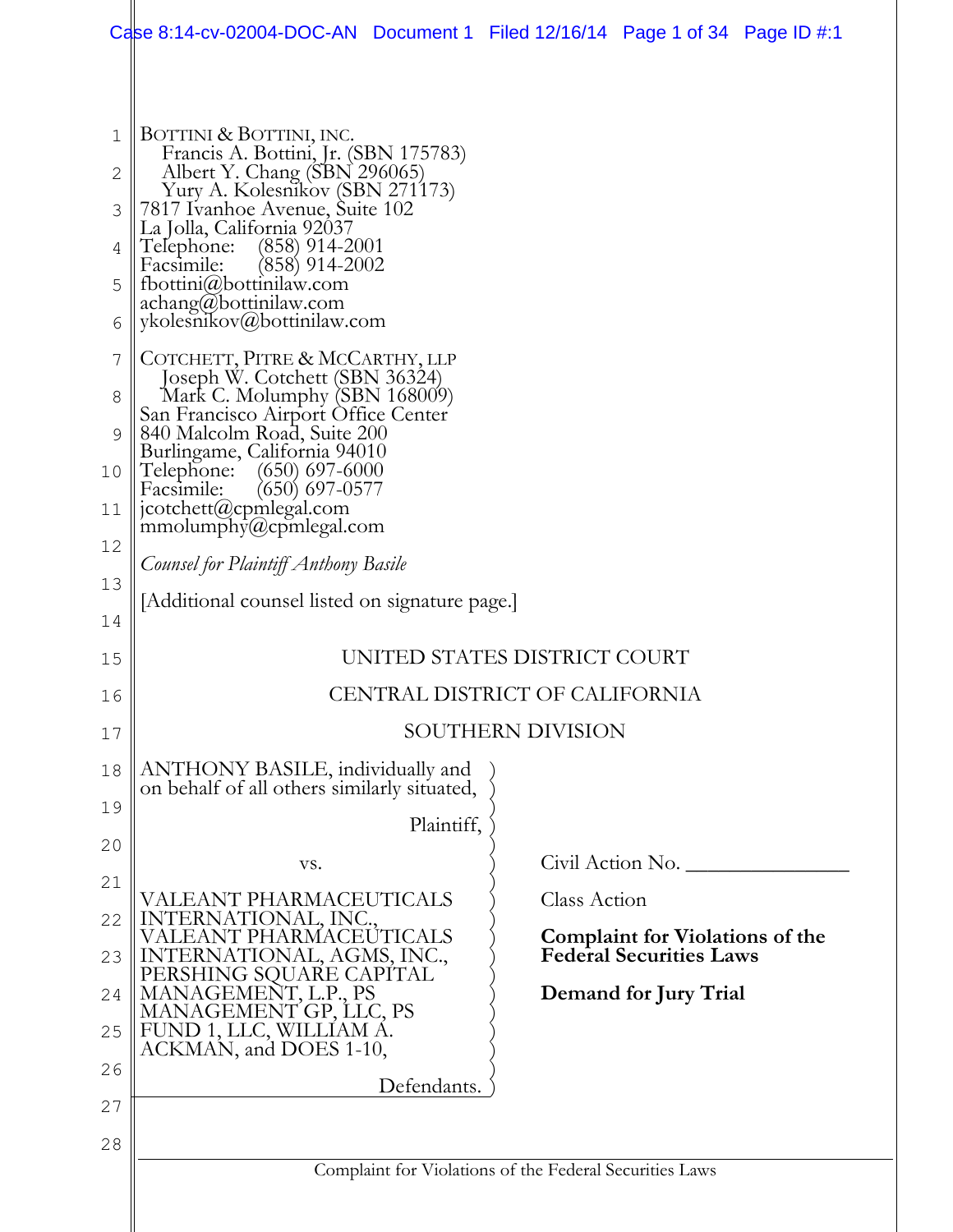1 2 3 4 5 6 7 Plaintiff Anthony Basile ("Plaintiff") alleges the following based upon the investigation of his counsel, which included a review of, among other things, United States Securities and Exchange Commission ("SEC") filings, securities analyst reports and advisories, press releases and other public statements, media reports, and court filings in related cases. Plaintiff believes that substantial evidentiary support will exist for the allegations set forth in this complaint, after a reasonable opportunity for discovery.

8

### **NATURE OF THE ACTION**

- 1 - 9 10 11 12 13 14 15 16 17 18 19 20 21 22 23 24 25 26 27 28 1. This is a class action on behalf of all persons and entities who sold Allergan, Inc. ("Allergan") common stock between February 25, 2014 and April 21, 2014 (the "Class Period") and were harmed as a result of the misconduct alleged below. 2. Plaintiff asserts claims for, among other things, insider trading against: (a) Pershing Square Capital Management, L.P. ("Pershing Square"), PS Management GP, LLC ("PS Management"), William A. Ackman ("Ackman") and PS Fund 1, LLC ("PS Fund 1" and, collectively, the "Pershing Defendants"); and (b) Valeant Pharmaceuticals International, Inc. ("Valeant International"), Valeant Pharmaceuticals International ("Valeant USA"), and AGMS, Inc. ("AGMS") (collectively, "Valeant") (Valeant and the Pershing Defendants are collectively referred to as "Defendants"). As set forth in detail below, by purchasing Allergan stock with material, non-public information during the Class Period, and by communicating material, non-public information, Defendants violated, among other things, Section 14(e) of the Securities Exchange Act of 1934 (the "Exchange Act"), as amended by the Williams Act of 1968 (the "Williams Act"), codified in 15 U.S.C. § 78n(e), as well as Exchange Act Rules 14a-9 and 14e-3, codified at 17 CFR § 240.14e-3 and promulgated by the SEC under the Exchange Act.

Complaint for Violations of the Federal Securities Laws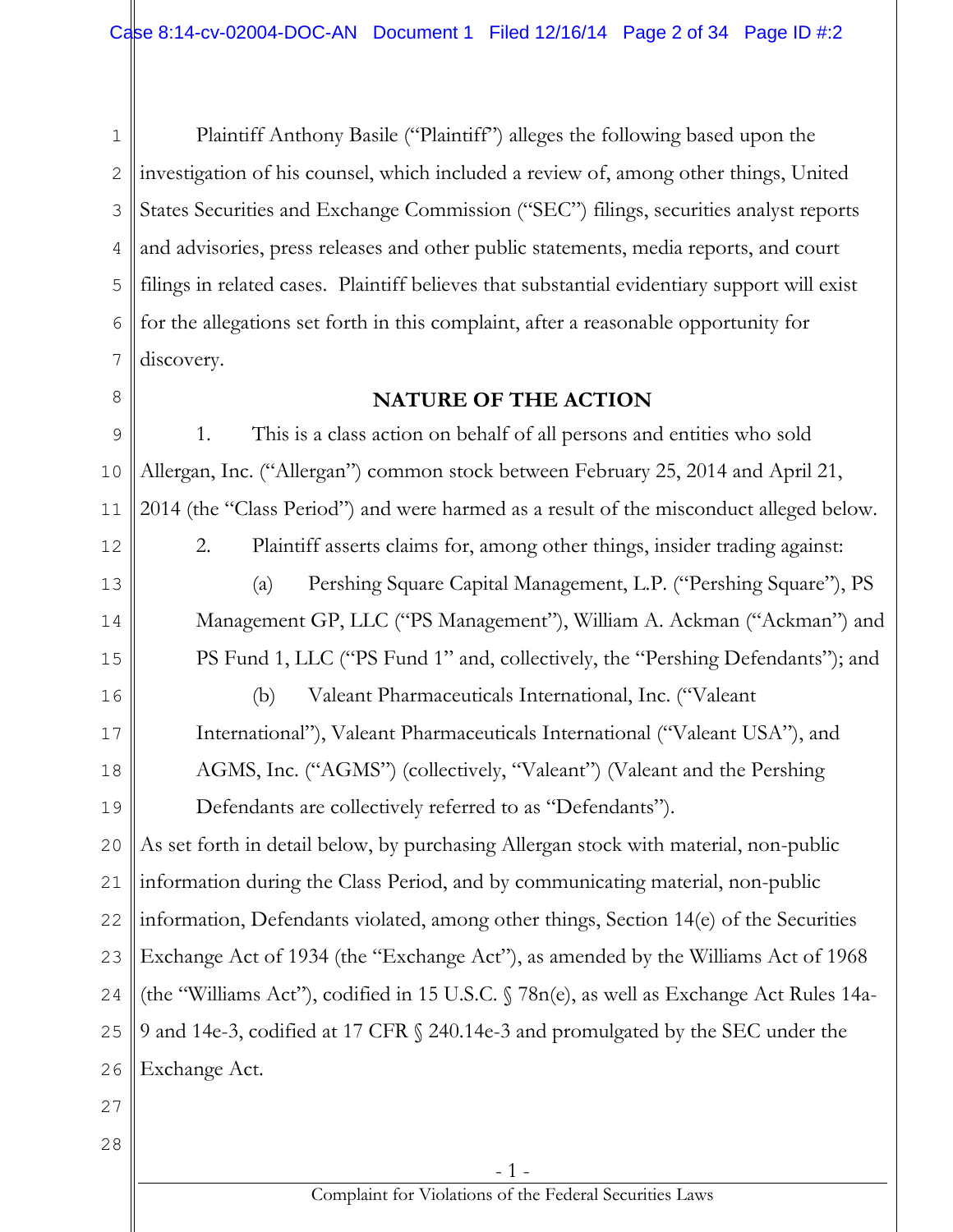1 2 3 3. Plaintiff's claims arose from the events leading up to Valeant's June 17, 2014 announcement of a tender offer for Allergan, a multi-specialty health care company headquartered in Irvine, California.

4 5 6 7 8 9 10 4. Defendants profited from their misconduct alleged in this complaint. In November 2014, Ackman said that Pershing Square would realize a profit of approximately *\$2.5 billion* from its investment of less than a year in Allergan. Ackman and Pershing Square were only able to generate such outsized profits unlawfully by, as alleged in detail below, taking advantage of insider information – provided by Valeant – and acquiring a very significant stake in Allergan ahead of the broader market in violation of the securities laws.

11 12 13 14 15 5. To acquire a significant stake in Allergan, Pershing Square formed, on February 11, 2014, PS Fund 1– a shell entity in which Valeant later made a relatively small investment. The relationship between Pershing Square and Valeant was memorialized in a February 25, 2014 letter agreement, which they entered into in anticipation of Valeant's tender offer for Allergan.

16 17 18 19 20 21 22 23 24 25 6. On or about February 6, 2014, Valeant began taking substantial steps toward launching a tender offer directly to Allergan's stockholders. Valeant hired financial and legal advisors, held multiple board meetings, negotiated the respective financial commitments of Valeant and the Pershing Defendants, and agreed to commit over \$75 million to the entity that would acquire Allergan stock. In their financing agreement, Valeant and Pershing Square went so far as to claim in writing that they were not contemplating a tender offer – a self-serving attempt to circumvent the insider trading rules – yet then agreed in the same document on the procedures each would follow if a tender offer were to occur. Indeed, Valeant's board meeting materials reflect that its directors recognized a high likelihood of a hostile takeover for Allergan.

26 27 28 7. In violation of the federal securities laws, Valeant tipped Pershing Square regarding Valeant's tender offer. Pershing Square, through its shell entity PS Fund 1, began to acquire Allergan stock based upon that inside information.

- 2 -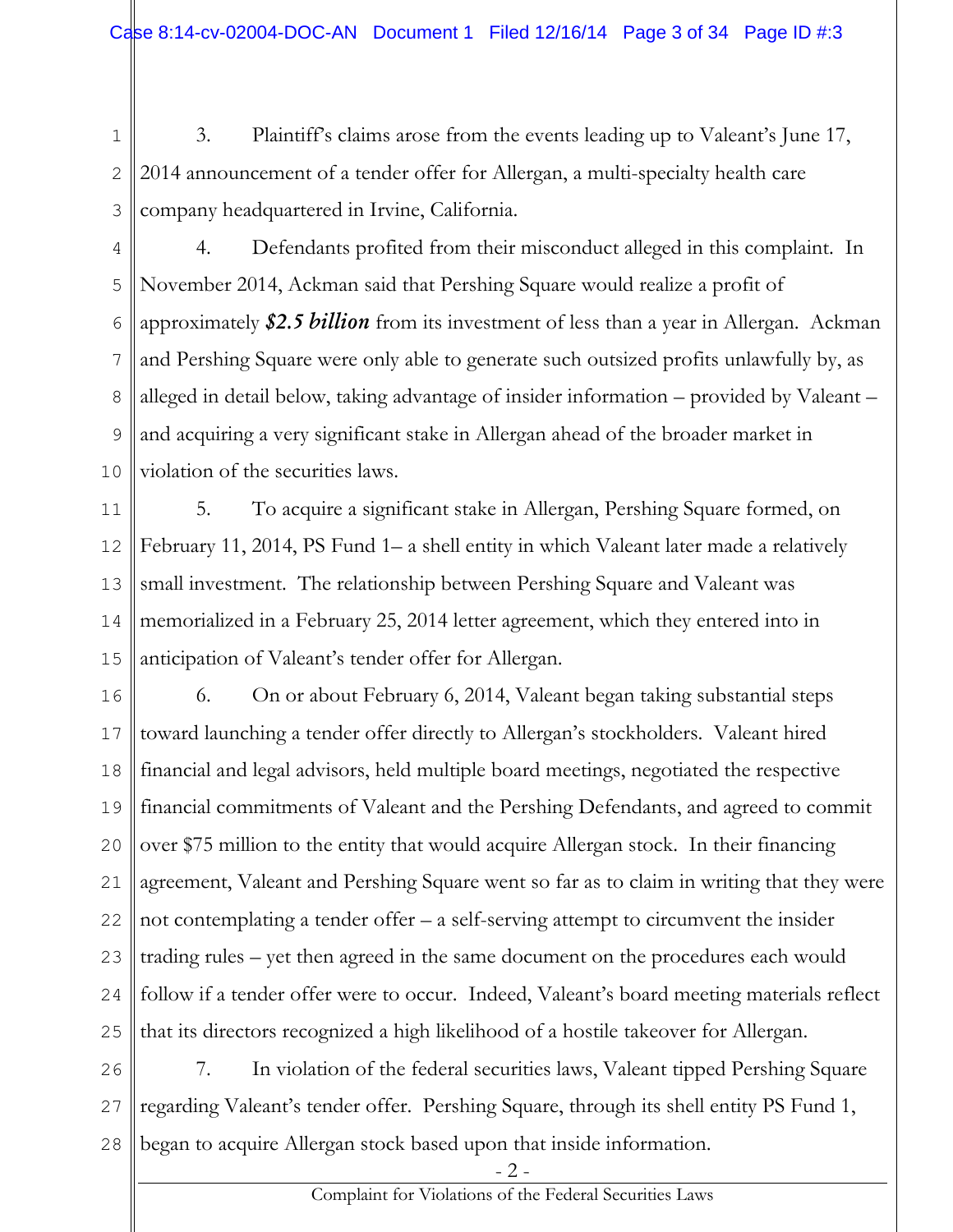1 2 3 4 8. Armed with the material non-public information that Valeant would launch a tender offer for Allergan's shares, PS Fund 1 began buying up significant amounts of Allergan stock on February 25, 2014 – taking careful steps to avoid making any disclosure of its intentions:

5

6

7

8

9

10

11

12

(a) Rather than buying Allergan stock directly, PS Fund 1 bought zerostrike price "call options." These zero-strike options gave PS Fund 1 essentially the same ownership rights as if it had purchased the shares directly.

(b) PS Fund 1's formation agreement was not amended to add Valeant as a member until April 6, 2014, and Valeant's capital contribution – a minor 3 percent of the total funds – was not made until April 10, 2014, just one day before PS Fund 1's ownership of Allergan stock crossed the 5% threshold on April 11, 2014.

13 14 15 16 17 18 19 20 21 (c) During the ten-day period from April 11 to April 21, 2014, PS Fund 1 continued on an even more rapid buying spree, in order to take advantage of the Williams Act's outdated ten-day window, an oft-criticized provision that allows an investor to wait ten full days after crossing the 5% threshold before disclosing its purchases and intentions to the market. By the time Pershing Square finally disclosed PS Fund 1's stake on April 21, 2014, they had acquired 9.7% of Allergan's outstanding stock, for a total investment at the time of over \$3.2 billion – without providing Allergan's stockholders and the marketplace any disclosure about Valeant's intention to launch a tender offer for Allergan.

22 23 24 9. Allergan's stockholders and the marketplace, however, were unaware of the Pershing Defendants' undisclosed purchases of Allergan stock. Nor were they aware that Valeant's tender offer was forthcoming.

25 26 27 28 10. As a result, Plaintiff and other Allergan shareholders who sold Allergan stock during the Class Period sold on an uninformed basis at an unfair price – while Ackman was profiting unlawfully from his early inside information about the expected tender offer.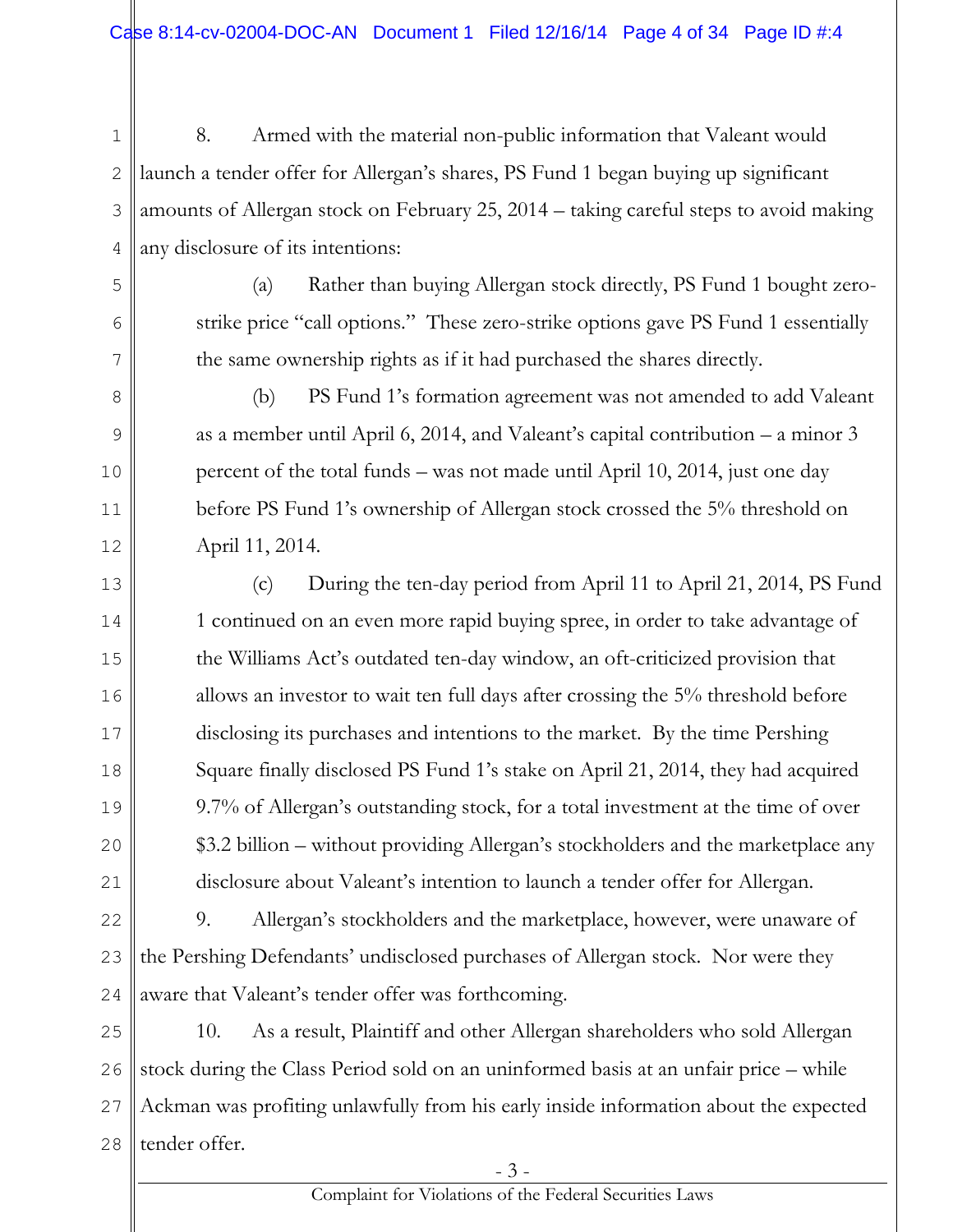1 2 3 4 5 11. Once Pershing Square had accumulated its position, Valeant publicly announced for the first time that it wished to "negotiate" a merger agreement with Allergan's board, and offered a mix of cash and Valeant stock for each Allergan share. Upon that April 22, 2014 announcement, the value of Pershing Square's investment in Allergan stock increased by a billion dollars.

6 7 8 9 10 11 12 13 14 15 16 17 12. In its first communications, Valeant carefully avoided disclosing that it planned to launch a "tender offer," but instead claimed to be interested in a friendly merger. Based on Allergan's response to Valeant's prior overture, however, and as corroborated by analyst comments in February 2014, which underscored that Allergan would not be interested in merging with Valeant – particularly where Allergan's stockholders would be compensated in large part with Valeant stock – Valeant was well aware that a friendly business combination would not likely occur, and conceded as much later on. Indeed, contrary to Valeant's claim that it was looking for a friendly deal, Valeant and Pershing Square, *from the outset*, engaged in the sorts of pressure tactics commonly associated with hostile tender offers: a media blitz, multiple threatening letters to Allergan's board, and direct communications with Allergan's customers and employees.

18 19 20 21 22 23 13. As Valeant fully expected, after carefully considering Valeant's proposal, Allergan's board of directors concluded that the offer undervalued Allergan and was not in the best interests of its stockholders, and made clear that Allergan would not engage in discussions about a potential merger transaction like the one Valeant was proposing. Thus, on June 2, 2014, Valeant publicly announced that it would launch a hostile tender offer for Allergan's shares.

24 25 26 27 28 14. Although Valeant ultimately withdrew from the bidding competition for Allergan in November 2014 (after another potential acquirer made a higher bid), Allergan's stock price increased substantially as a result of the tender offer. Thus, the Pershing Defendants profited handsomely – and illegally – from their massive purchases of Allergan stock during the Class Period, based on material, non-public information.

- 4 -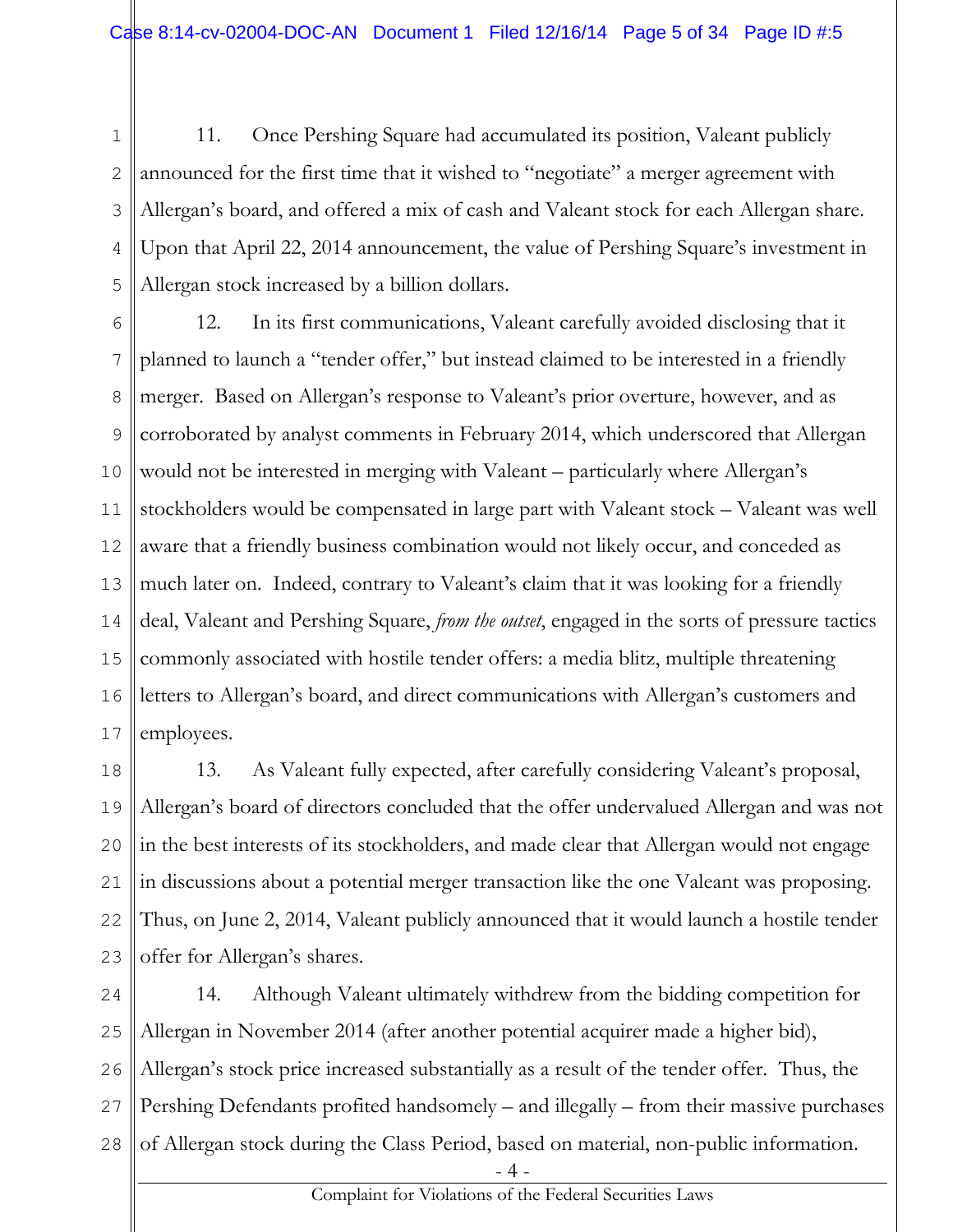# **THE PARTIES**

# **I. Plaintiff**

1

2

3

4

5

6

7

8

9

10

11

12

13

14

15

16

17

18

15. As set forth in the accompanying sworn certification, Plaintiff Anthony Basile sold Allergan stock during the Class Period and was harmed as a result.

# **II. Defendants**

# **A. Valeant**

16. Defendant Valeant International is a publicly-traded company incorporated under the laws of the Province of British Columbia, Canada with its principal place of business in Laval, Quebec, Canada. Valeant International manufactures and markets pharmaceuticals, over-the-counter products, and medical devices in the areas of eye health, dermatology, and neurology therapeutic classes. Valeant International actively and directly participated in the proposed offer made to Allegan employees and stockholders.

17. Defendant Valeant USA is a Delaware corporation with its principal place of business in New Jersey. Valeant USA actively and directly participated in the proposed offer made to Allergan employees and stockholders, and became a member of PS Fund 1 on April 6, 2014.

18. Defendant AGMS is a Delaware Corporation and wholly owned subsidiary of Valeant International. Valeant is pursuing its tender offer through AGMS.

19 20

21

22

23

# **B. The Pershing Defendants**

19. Defendant Pershing Square is an investment adviser founded in 2003 and registered with the SEC under the Investment Advisers Act of 1940, as amended. It manages a series of hedge funds. Pershing Square is a Delaware limited partnership with its principal place of business in New York, New York.

24 25 26 20. Defendant PS Management serves as the sole general partner of Pershing Square. PS Management is a Delaware limited liability company with its principal place of business in New York, New York.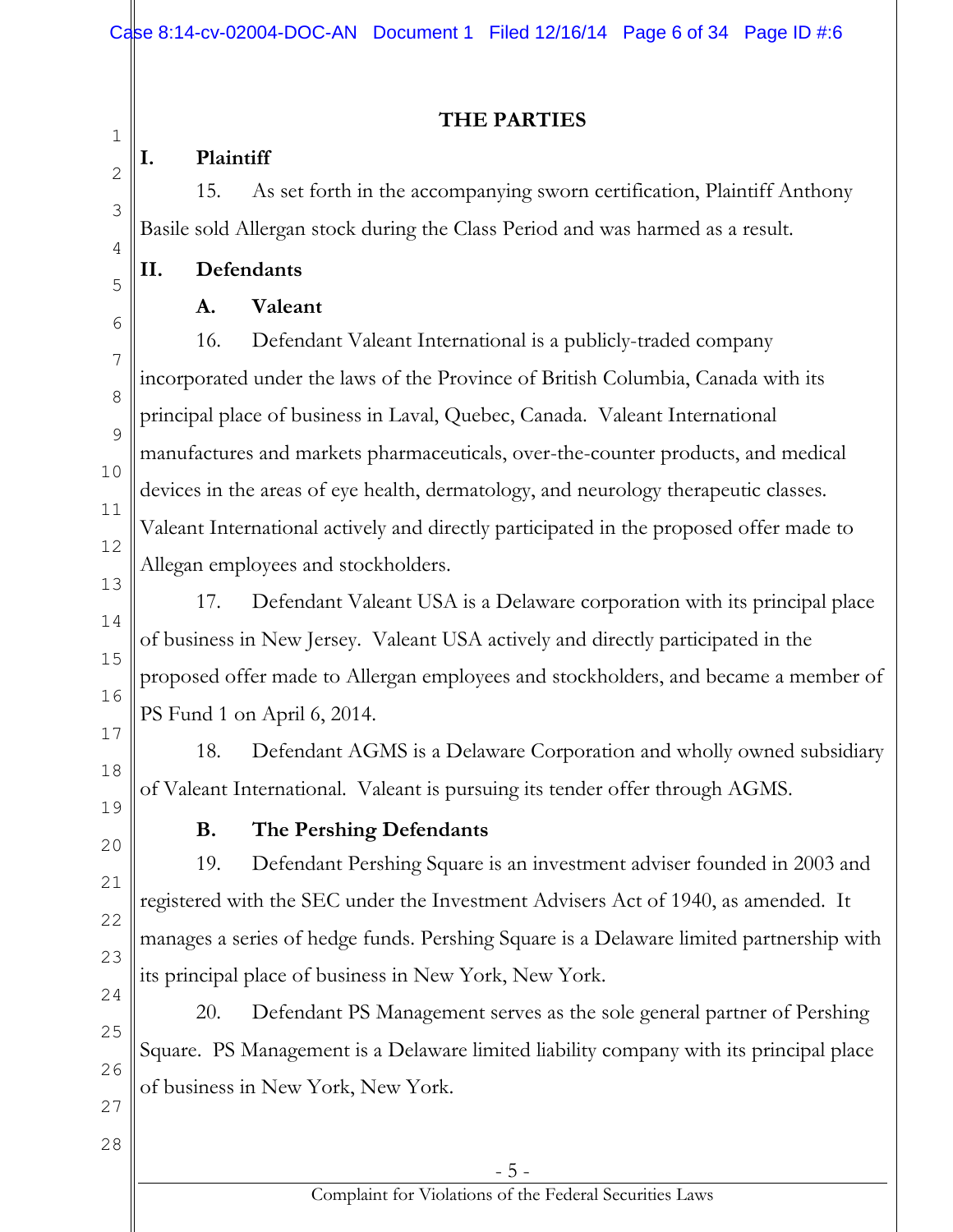1 2 3 21. Defendant Ackman is the founder and Chief Executive Officer ("CEO") of Pershing Square. Ackman, by virtue of his position with Pershing Square, at all relevant times controlled PS Fund 1.

4 5 6 7 8 9 10 11 12 22. Defendant PS Fund 1 is a limited liability company formed by and among: Pershing Square; Pershing Square, L.P., a Delaware limited partnership; Pershing Square II, L.P., a Delaware limited partnership; Pershing Square International, Ltd., a Cayman Islands exempted company; Pershing Square Holdings, Ltd., a Guernsey limited liability company; and nearly two months later, Valeant USA. PS Fund 1 was formed for the purpose of serving as the acquisition vehicle in the acquisition of Allergan stock. PS Fund 1 was formed in Delaware on February 11, 2014, and has its principal place of business in New York, New York. PS Fund 1 at all relevant times was controlled by Pershing Square, which was, in turn, controlled by Ackman.

13

# **C. The Doe Defendants**

14 15 16 17 18 19 23. Plaintiff does not know the names and identities of Does 1 through 10, inclusive, and therefore sues those defendants by such fictitious names. Plaintiff is informed and believes, and on that basis alleges, that Does 1 through 10, inclusive, are responsible for the acts alleged in this Complaint. When the true names of such fictitious defendants are ascertained, Allergan will seek leave of this Court to amend this Complaint to name those individuals or entities.

20

# **JURISDICTION AND VENUE**

21 22 24. This Court has subject-matter jurisdiction over this action under 15 U.S.C. §§ 78aa, 78n(a), and 28 U.S.C. § 1331.

23 24 25 26 25. This Court has personal jurisdiction because each Defendant has sufficient minimum contacts in the State of California to satisfy California's long-arm statute and constitutional due process requirements as, on information and belief, Defendants have participated in a coordinated takeover attempt of the California-based Allergan.

27 28 26. Venue is proper in the Central District of California pursuant to 15 U.S.C. § 78aa and 28 U.S.C. § 1391(b) and (c).

- 6 -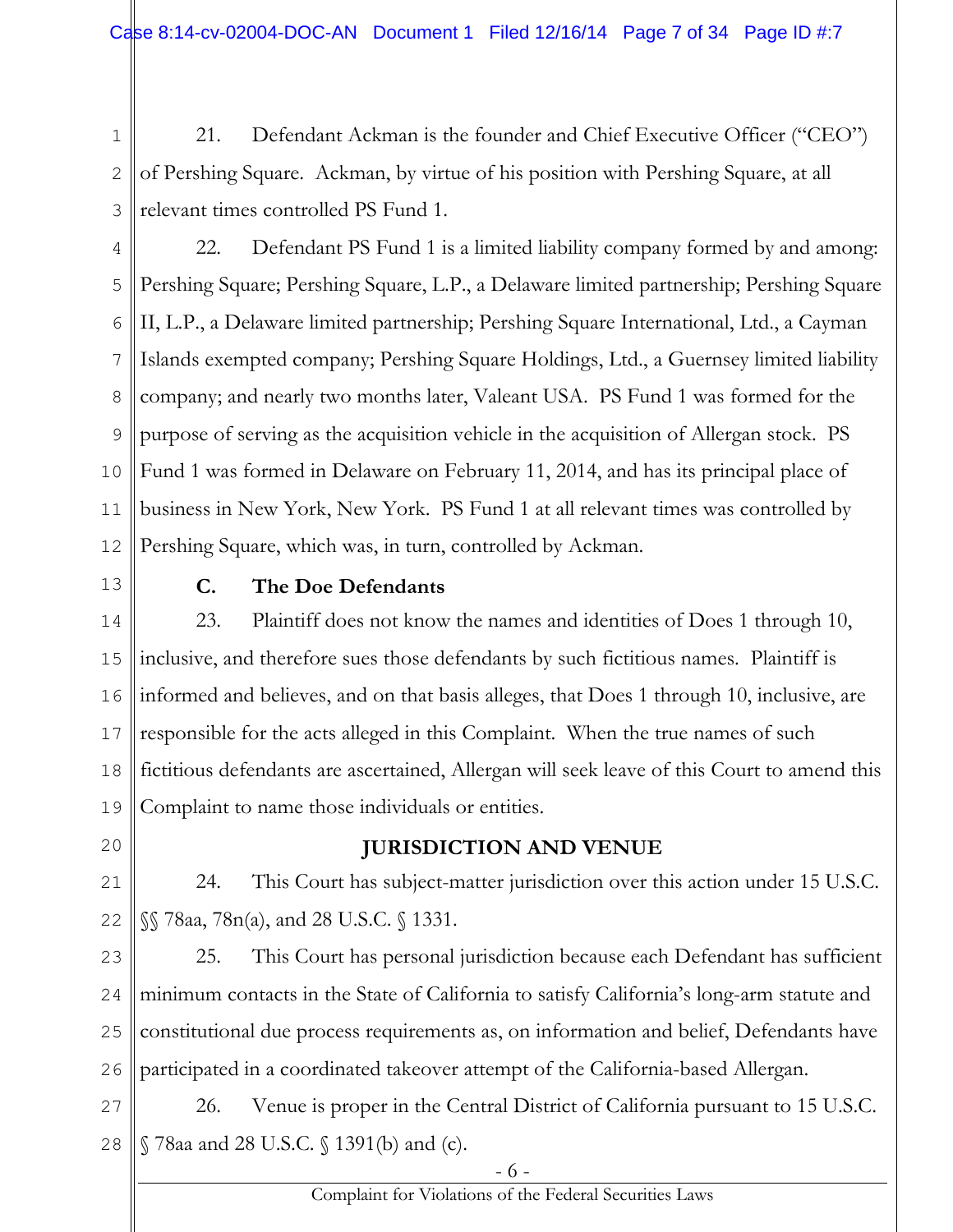1 2

3

4

5

6

7

8

9

10

11

12

13

14

15

16

17

18

19

20

21

22

23

24

25

26

# **A. Valeant Made an Overture to Allergan in 2012**

**I. Valeant Takes Substantial Steps Toward a Tender Offer**

27. Valeant had been considering a potential transaction with Allergan since the fall of 2012, when Robert A. Ingram was serving on both the Allergan and Valeant boards.

**SUBSTANTIVE ALLEGATIONS**

28. On September 10, 2012, Valeant's CEO and Chairman, J. Michael Pearson, reached out to Allergan's CEO, David E.I. Pyott, and expressed interest in a merger with Allergan. Around the same time, in light of the pending merger of Valeant and Medicis Pharmaceutical Corporation, an Allergan competitor, Allergan requested that Mr. Ingram step down from one of his directorships given the potential for a conflict of interest. Mr. Ingram repeatedly told his Allergan colleagues that he would step down from Valeant's board before the December 2012 Allergan board meeting.

29. On the basis of his representations, Mr. Ingram was permitted to attend Allergan board and strategic meetings in September 2012, during which confidential information about Allergan's business and strategy was discussed.

30. In December 2012, contrary to his representations, Mr. Ingram instead resigned from Allergan's board, and stayed on at Valeant. It has since come to light that Valeant had been considering, and indeed, authorized an acquisition of Allergan in September 2012, prior to closing the Medicis transaction and prior to Mr. Ingram's attendance at the September 2012 Allergan board meeting.

31. Because of Allergan's lack of interest, Mr. Pearson understood that (a) Valeant would likely have to launch a hostile takeover in order to acquire Allergan; and (b) any such takeover attempt would require substantial financing. Yet, Valeant's ability to obtain such financing was strained due to a series of aggressive mergers and takeovers in the past few years. Indeed, according to its April 22, 2014 press release, Valeant entered into over 100 transactions since 2008. And it was well known that Valeant's business strategy entails aggressive expansion through mergers.

28

27

- 7 -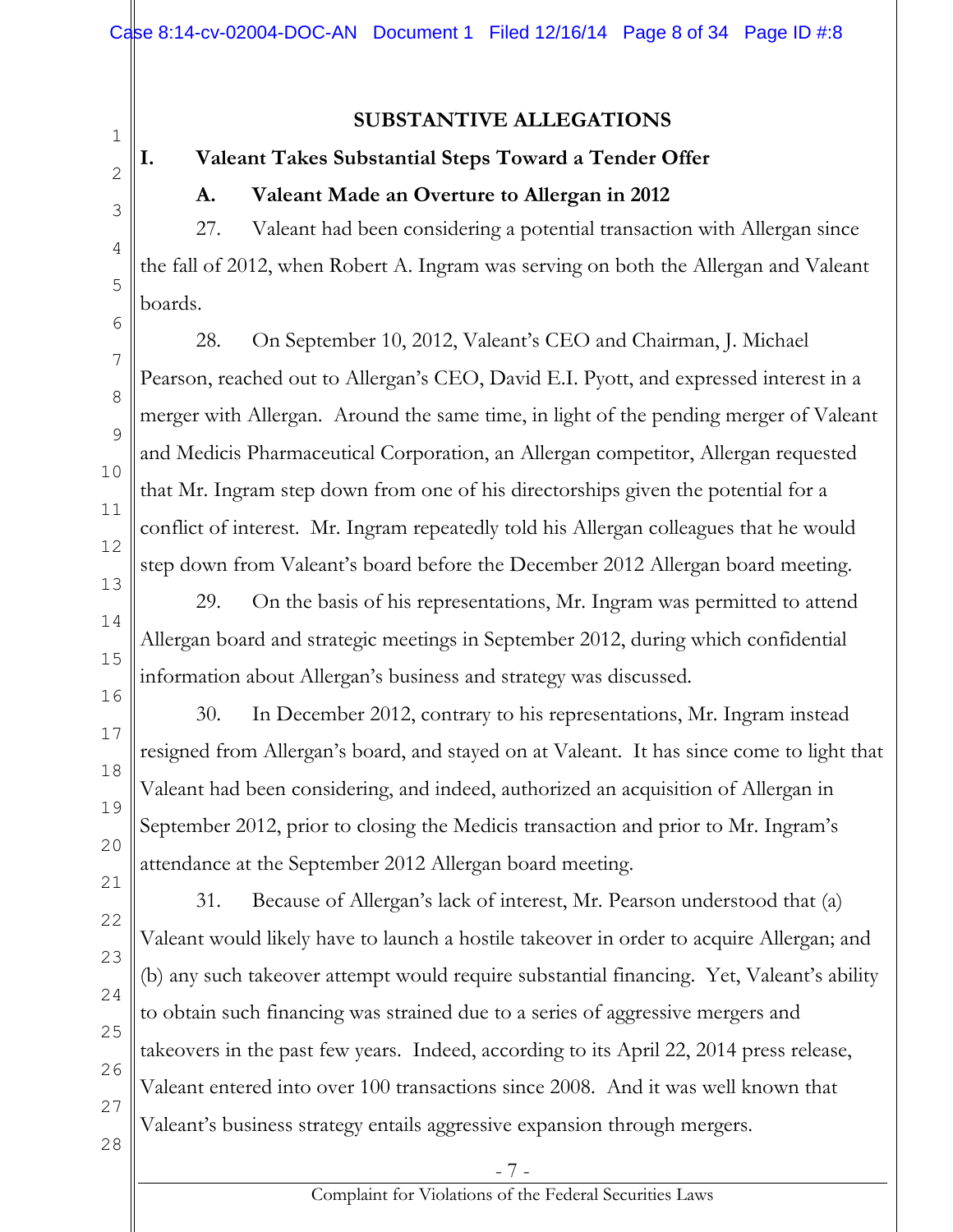1

#### **B. Valeant Prepared for a Tender Offer in February 2014, Together with Pershing Square**

2 3 4 5 32. Because Allergan's board was not interested in a transaction with Valeant in 2012 and declined to engage in discussions, Valeant was well aware in early 2014 that Allergan was not likely to be supportive of a friendly merger. Therefore, Valeant began plotting an alternate course.

6 7 8 33. Less than a year after its \$8.7 billion acquisition of Bausch & Lomb in November 2013, debt-laden Valeant grew even more interested in acquiring Allergan, which had \$1.5 billion in cash, to help even out Valeant's books.

9 10 11 12 13 14 15 34. Pershing Square, operated under and controlled by Ackman, was an ideal partner to provide the necessary financing Valeant needed to launch a hostile takeover of Allergan. Well known as an "activist investor," Ackman typically tried to make money by acquiring minority stakes in companies and threatening their boards with a proxy contest unless they take steps toward a short-term increase in the stock price (often through a merger). Managing approximately \$13 billion in capital, Pershing Square is experienced in handling hostile takeovers.

16 17 18 19 20 35. Around the same time, Pershing Square hired William F. Doyle as a "special advisor." A business school classmate of Ackman's, Mr. Doyle provided the inside connection Mr. Pearson needed to reach out to Pershing Square. The retention of Doyle was a calculated decision on the part of Mr. Pearson to form a partnership with Pershing Square in a concerted attempt to launch a hostile takeover of Allergan.

21 22 23 36. As early as February 4, 2014, and continuing for the next several weeks, Valeant took substantial steps toward a tender offer by engaging in concerted efforts with the Pershing Defendants to start acquiring Allergan stock.

24 25 26 37. First, through Mr. Doyle, Mr. Pearson and Ackman met on February 4, 2014, to discuss potential partnerships in acquisitions, including the potential acquisition of Allergan.

27 28 38. On February 6, 2014, Mr. Pearson and Ackman had a telephone call in which they further discussed how they might work together to pursue targets in the

- 8 -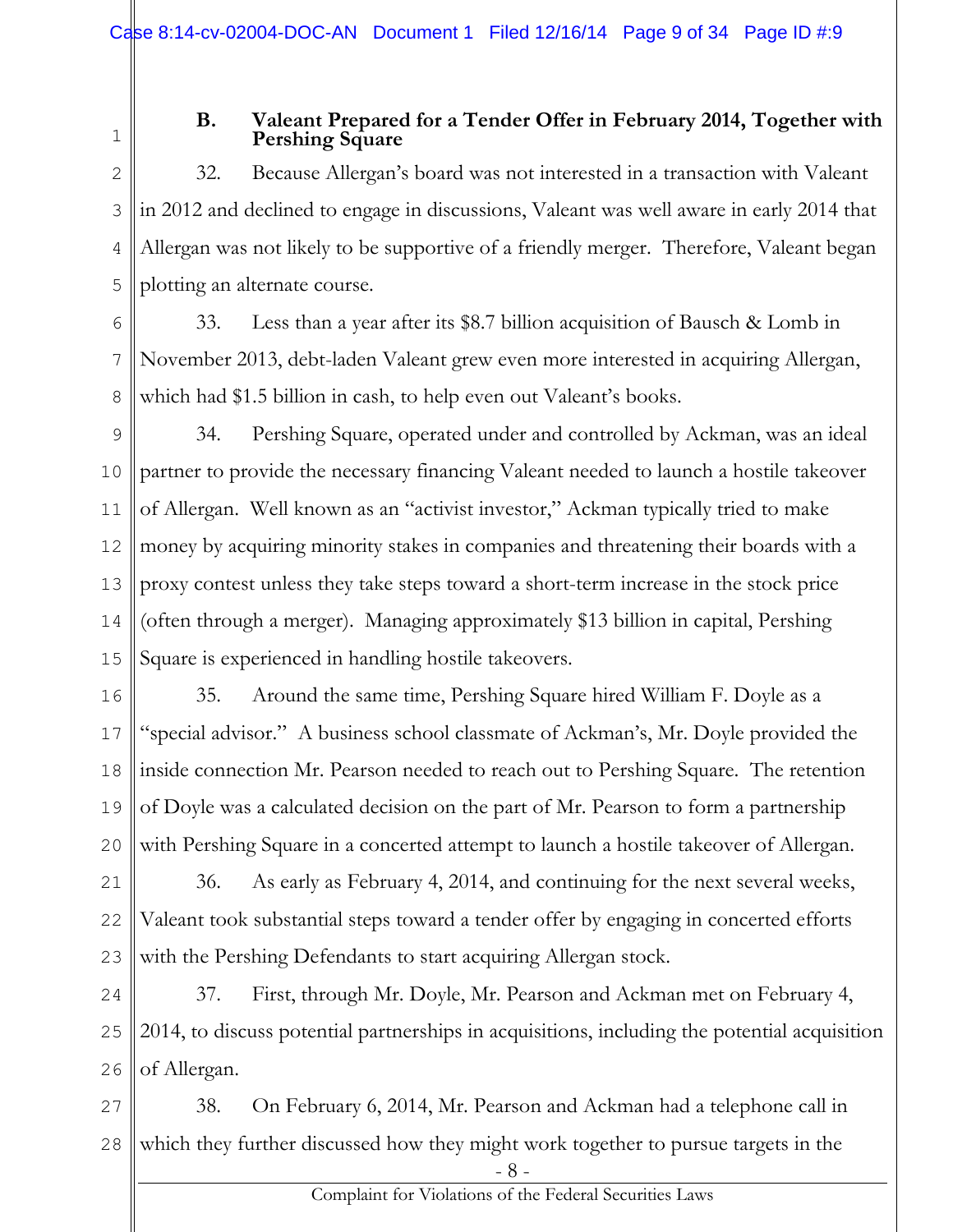1 2 3 4 5 6 7 8 9 10 pharmaceutical industry. Conceptually, they discussed a potential structure in which Valeant would identify a target and disclose it confidentially to Pershing Square, after which Pershing Square could decide whether it was interested in working with Valeant with respect to such target and, if it was not, Pershing Square would agree not to make purchases of securities in such target. No specific targets were discussed on the telephone call. If Pershing Square were to decide that it was interested in working with Valeant with respect to a particular target identified by Valeant at a later date, then Pershing Square would conduct independent due diligence on the target, confirm its interest in working with Valeant to pursue a potential combination of Valeant and the target, and proceed to develop a strategy to purchase equity in the target.

11 12 13 39. Around the same time, Mr. Pearson made an appointment to meet with Mr. Pyott the following weekend to follow up on their September 2012 discussions regarding the possibility of combining Valeant and Allergan.

14 15 16 40. Beginning on February 6, 2014, Valeant engaged three law firms – Sullivan & Cromwell LLP, Skadden, Arps, Slate, Meagher & Flom LLP, and Osler, Hoskins & Harcourt LLP – as counsel in connection with a potential Allergan transaction.

17 18 19 20 21 41. On February 7, 2014, the Finance and Transactions Committee of Valeant's board of directors held a telephonic meeting at which they discussed a possible combination of Valeant and Allergan. During the next two weeks, Valeant's board – and different subcommittees thereof – met five more times to discuss takeover plans.

22 23 24 42. On February 9, 2014, Valeant and Pershing Square entered into a confidentiality agreement (which was amended on February 20, 2014), after which Mr. Pearson informed Ackman of Valeant's interest in a potential transaction with Allergan.

25 26 27 28 43. With its inside knowledge of Valeant's impending takeover, Pershing Square agreed to use its own funds to acquire a significant stake in Allergan, in order to (a) support Valeant's efforts; and (b) secure massive profits for itself. In furtherance of Valeant's plan, on February 11, 2014, Pershing Square and other Pershing Square

- 9 -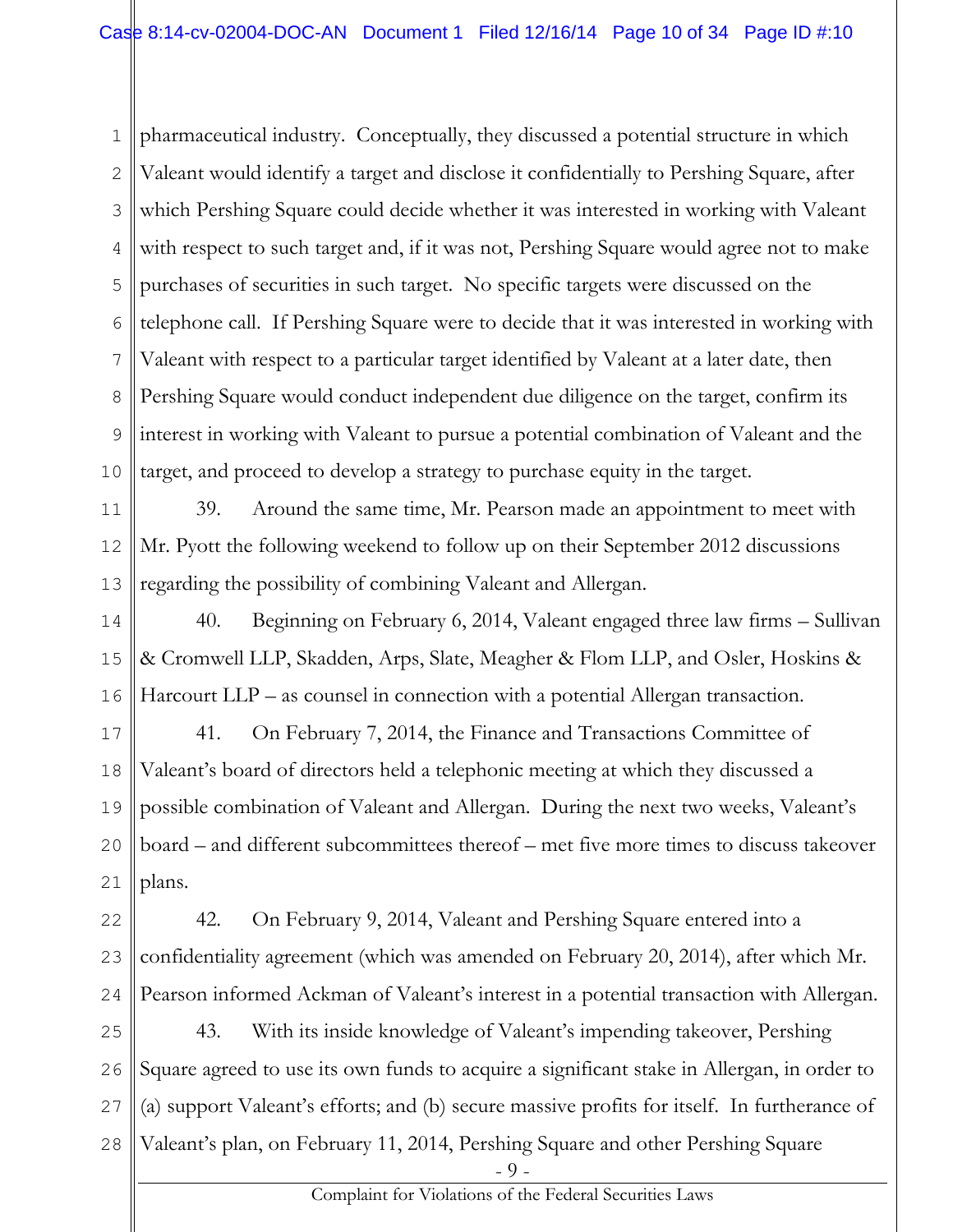1 2 entities formed a new Delaware limited liability company, PS Fund 1, that would ultimately carry out the stock acquisition.

3 4 44. On February 13, 2014, representatives of Valeant and Pershing Square and their respective counsel met to discuss a potential transaction involving Allergan.

5 6 7 8 9 10 11 45. During this period, Valeant's board of directors met at least six times (on February 7, 9, 16, 17, 18 and 21, 2014) to discuss a potential acquisition of Allergan. According to a November 4, 2014 order in *Allergan, Inc. v. Valeant Pharmaceuticals International, Inc.*, No. SACV 14-1214 DOC (ANx) (C.D. Cal.) (the "November 4, 2014 Order"), Valeant's board meeting materials "reflect that Valeant knew there was a high likelihood that a transaction with Allergan would involve a '[h]ostile cash and stock merger."

12 13

14

15

16

17

#### **C. Valeant and the Pershing Defendants Entered into the Relationship Agreement**

46. Between February 20, 2014 and February 25, 2014, representatives of Valeant and Pershing Square and their respective counsel exchanged drafts of and negotiated a contractual and financial agreement related to the purchase of equity in Allergan (the "Relationship Agreement"). Valeant and Pershing Square finalized and executed the Relationship Agreement on February 25, 2014.

47. Under the Relationship Agreement, Valeant agreed to contribute \$75.9 million – the maximum allowed without triggering antitrust disclosure requirements – to the proposed "co-bidder entity" in PS Fund 1 to assist with the Pershing Defendants' acquisition of a significant stake of Allergan's stock at non-premium prices before Valeant disclosed its takeover plans to the market. Pershing Square supplied funds of over \$3 billion, and retained sole control over PS Fund 1.

48. In the event that Valeant would launch a tender offer, Pershing Square and Valeant were required under the Relationship Agreement to identify themselves as "cobidders."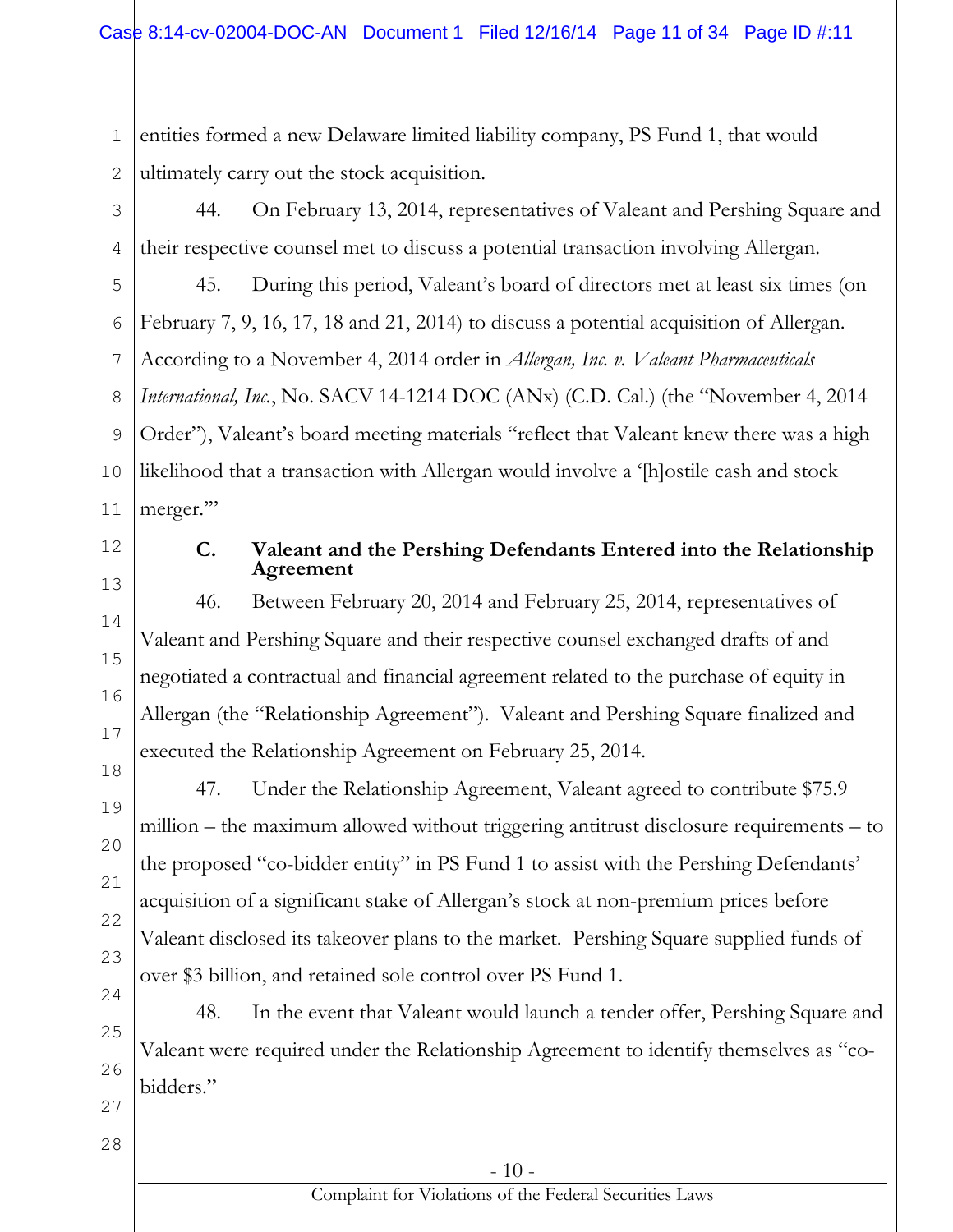1 2 3 4 5 6 7 8 49. Throughout the weeks during which Valeant was taking these substantial steps, it remained clear to Valeant that Allergan would not likely be interested in negotiating a friendly merger with Valeant. On February 10, 2014, in connection with Allergan senior management's meetings with analysts, Sanford B. Bernstein & Co. published a report of its discussions with Mr. Pyott, reporting that an acquisition of Allergan by Valeant "was not a good fit and shareholders would hesitate to take Valeant paper." That same day, Bank of America Merrill Lynch analyst Gregg Gilbert issued a note stating that Allergan would not be interested in a transaction with Valeant.

9 10 11 50. In light of this negative press, and consistent with his expectation that a friendly combination would not be possible, Mr. Pearson cancelled his scheduled February 14, 2014 meeting with Mr. Pyott.

12 13 14 15 16 51. Given this chronology, Mr. Pearson knew that a negotiated transaction would not be possible and that a hostile tender offer would ultimately be necessary. Mr. Pearson's anticipation of a tender offer was reflected in Valeant's February 17, 2014 Rule 425 filing with the SEC, in which he stated that he was "correct" in his initial suspicion that Valeant "would ultimately have to go directly to Allergan shareholders."

17 18 19 20 21 22 23 24 25 52. Thus, before Valeant and Pershing Square entered into the Relationship Agreement on February 25, 2014, and before PS Fund 1 had purchased any shares of Allergan, Valeant had already taken substantial steps toward commencing its tender offer, including: (a) engaging legal counsel; (b) reaching out to Ackman and convincing him to participate as a financier and supporter; (c) holding board and committee meetings regarding the potential offer on February 7, 9, 16, 17, 18 and 21, 2014; (d) negotiating the respective financial commitments of Valeant and the Pershing Defendants; and (e) agreeing to commit over \$75 million to the Relationship Agreement to help finance the stock acquisition.

26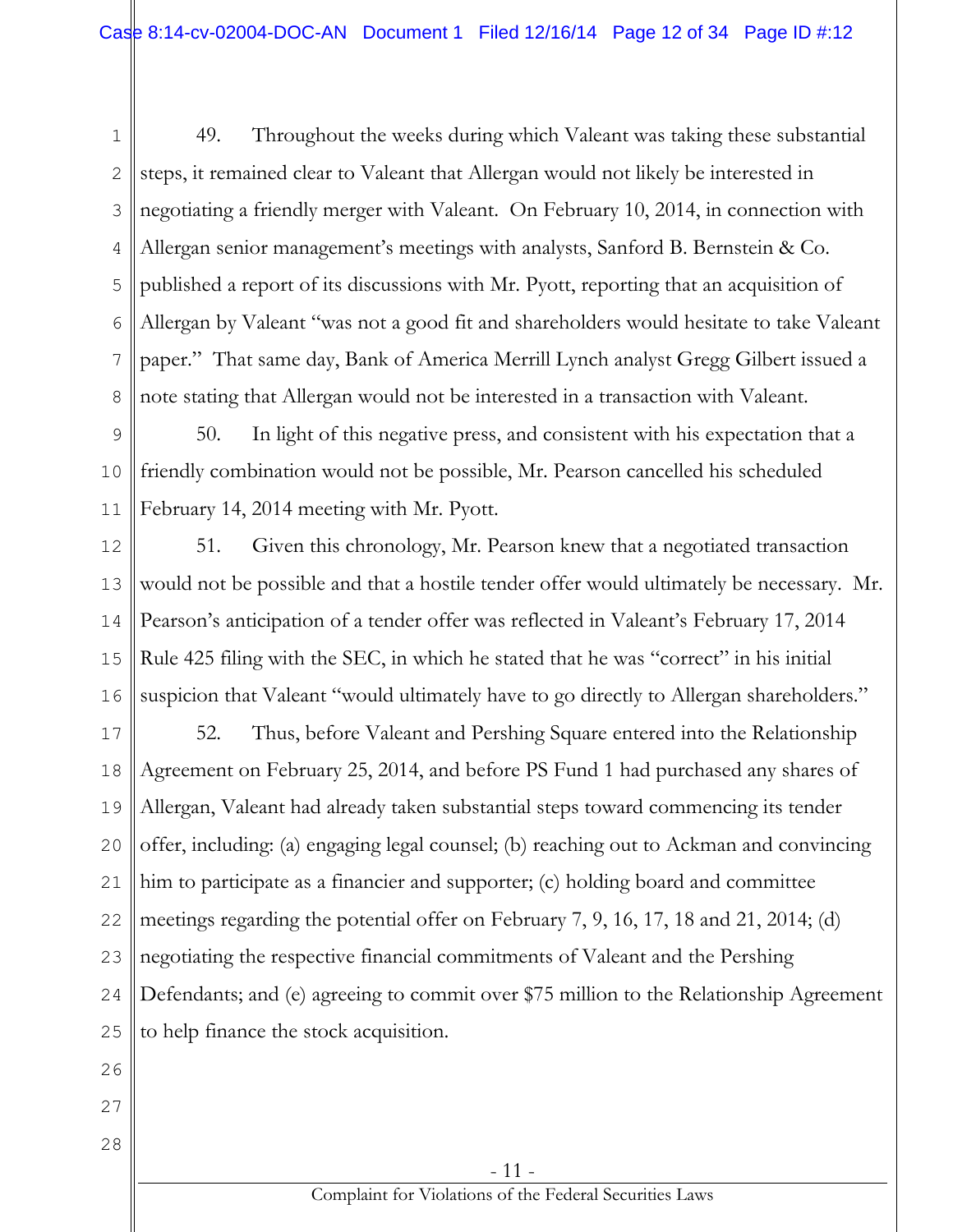1

#### **II. Valeant and Pershing Square Violated Rule 14e-3 by Tipping and Trading on Material Non-Public Information About a Tender Offer**

2 3 4 5 6 7 53. In the Relationship Agreement, Defendants specifically claimed to be "co-bidders" in connection with a potential Allergan transaction – likely in order to support an argument that they were all the same "person" for purposes of the insider trading rules. Armed with this self-serving label, PS Fund 1 (directed by Pershing Square and Ackman) secretly purchased a substantial amount of Allergan stock without filing disclosure documents with the SEC or paying any form of control premium.

8 9 10 11 54. Pershing Square was the primary actor in purchasing Allergan stock; it provided approximately 97.5% of the funding for PS Fund 1, and the Relationship Agreement states that Pershing Square Capital Management "will direct the management" of PS Fund 1.

12 13 14 15 16 17 18 55. In a series of complex, undisclosed, and carefully-calculated transactions between February 25 and April 21, 2014, PS Fund 1 acquired 9.7% of Allergan's stock (the "Allergan Stock Purchase Program"), primarily through over-the-counter ("OTC") call options and OTC equity futures. This percentage of Allergan's stock was just shy of the "short swing" profits prohibition in Section 16 of the Exchange Act, which requires holders of greater than 10% of a company's stock to disgorge any profits made in a six-month buy-sell period.

19 20 21 22 56. The Pershing Defendants began the Allergan Stock Purchase Program at a time when they unquestionably had material non-public information relating to Valeant's forthcoming tender offer, in violation of Section 14(e) of the Williams Act, as well as Rule 14e-3.

23 24 25 26 27 28 57. Rule 14e-3 provides that, where any person has taken "a substantial step or steps" (the "offering person") to commence a tender offer of a target company, any "other person" who is in possession of material non-public information relating to that tender offer is prohibited from purchasing or selling any securities of the target company, unless the information is publicly disclosed within a reasonable time prior to the purchase or sale. The rule imposes a duty to disclose or abstain from trading

- 12 -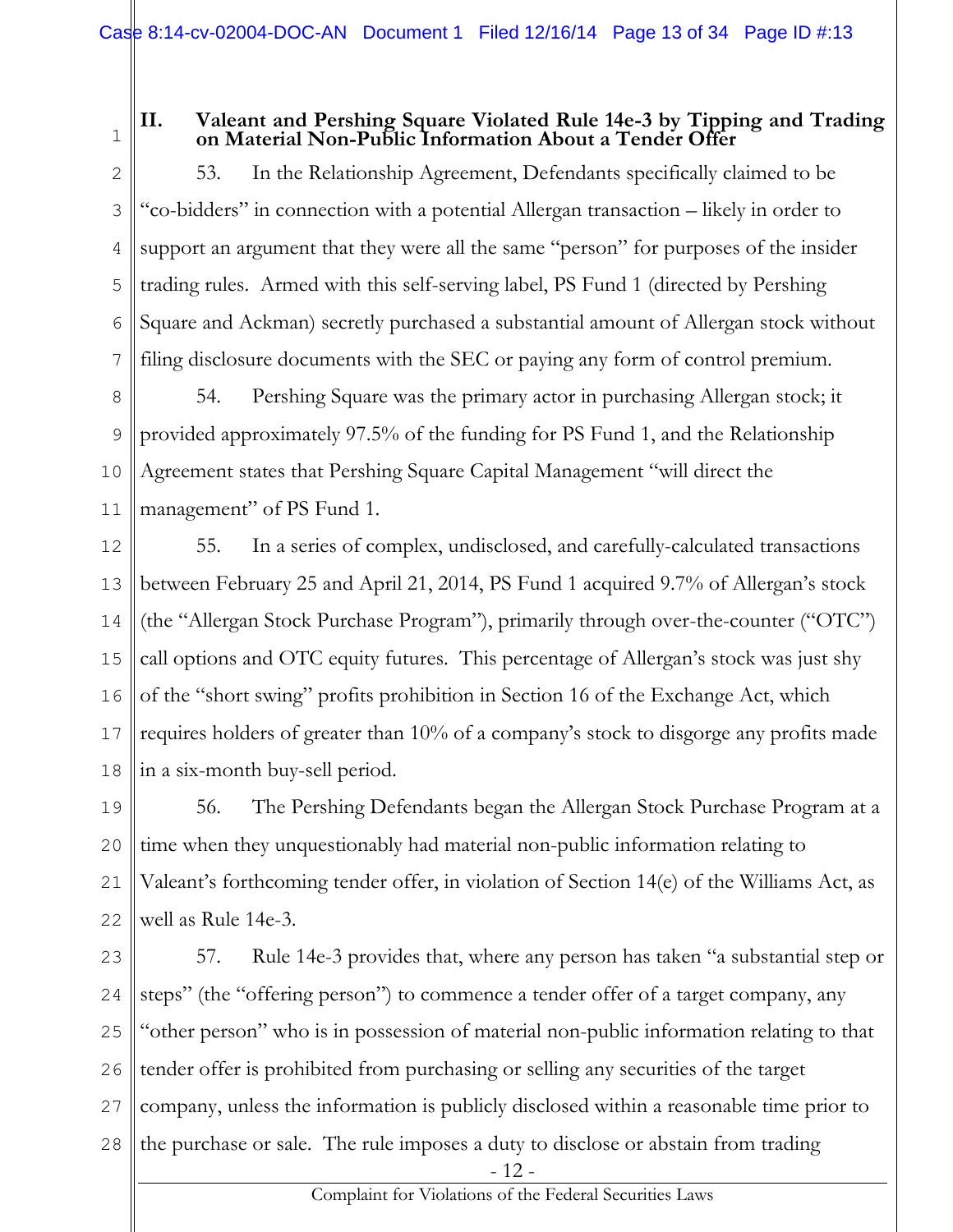1 2 irrespective of whether the trader owes a duty to respect the confidentiality of the information.

3 4 5 6 58. Valeant took substantial steps toward a tender offer for Allergan's stock beginning on or before February 6, 2014. Moreover, having already been rebuffed, Valeant knew that it would not likely be able to acquire Allergan through a "friendly" deal, and that a hostile tender offer was therefore inevitable.

7 8 9 10 11 12 13 14 59. Valeant told Pershing Square about Valeant's confidential plans to launch a tender offer precisely because Valeant wanted Pershing Square to trade on that information. Valeant wanted as many shares as possible to be held by stockholders that Valeant perceived as likely to support an Allergan takeover, but since it could not pay for the shares directly, it turned to Pershing Square. The illicit tip from Valeant was Pershing Square's incentive to join the scheme. Pershing Square agreed and acquired 9.7% of Allergan's outstanding stock while in possession of that material, non-public information.

15 16 17 18 60. None of the parties disclosed Valeant's takeover intentions until long after the purchases were made, and long after Allergan stockholders – including Plaintiff – and the overall market had been damaged to the benefit of Pershing Square and Valeant.

19 20 21 22 23 24 61. Plaintiff was harmed and suffered damages as a result of these trades because he did not know the information he was entitled to know under Rule 14e-3's disclose-or-abstain requirement, and consequently sold his Allergan stock for an unfair price and did not receive the benefit of the premium that followed once Valeant's proposal – the material non-public information possessed by Pershing Defendants – was released to the market.

25 26 27 62. Indeed, the Pershing Defendants reaped a multi-billion-dollar benefit when Valeant's proposal was announced. The Pershing Defendants thus exploited

28

- 13 -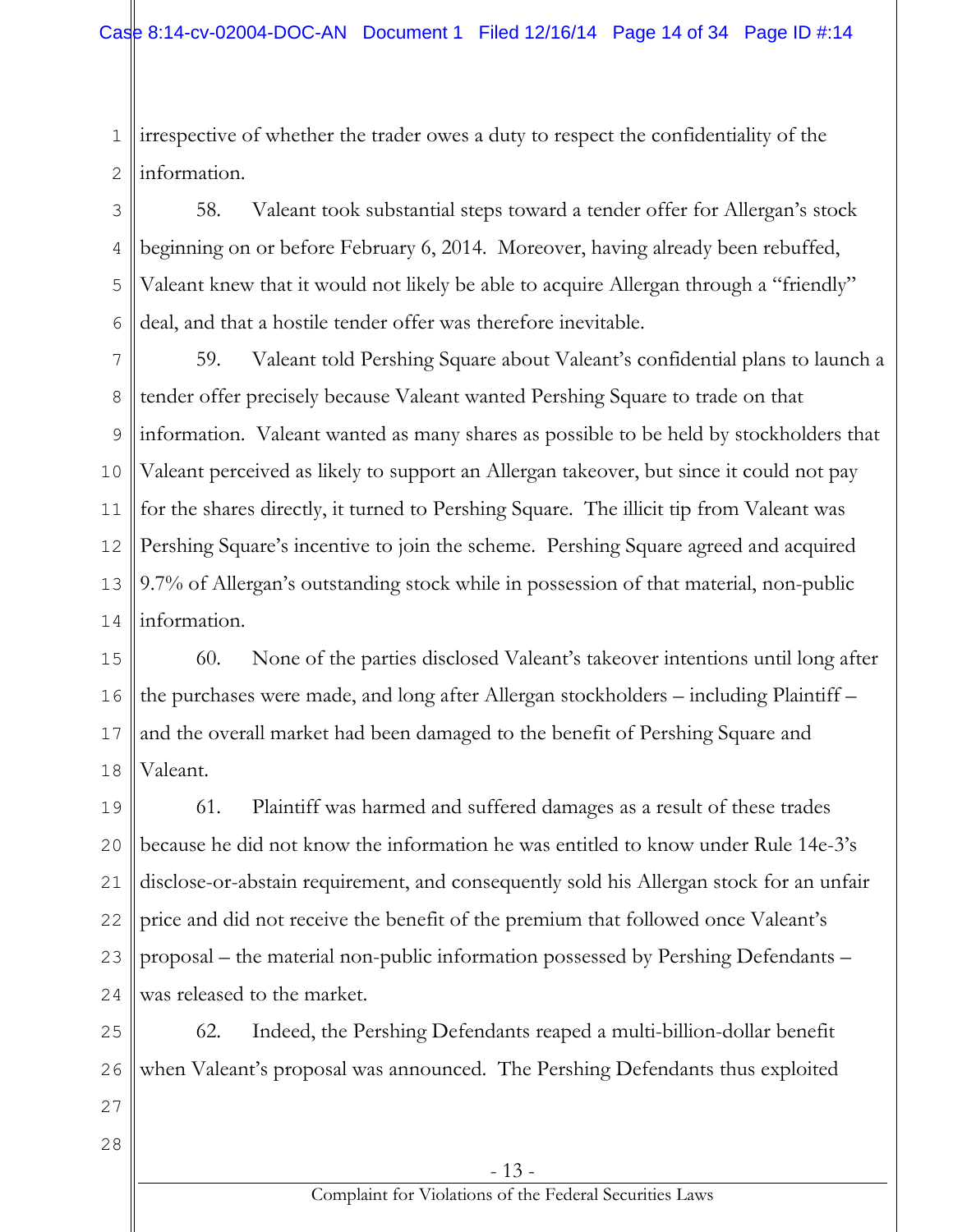1 exactly the sort of informational advantage that Rule 14e-3 was designed to prevent

2 because, as the SEC stated when adopting the rule:<sup>1</sup>

3 4 5 6 7 8 9 10 11 The Commission has previously expressed and continues to have serious concerns about trading by persons in possession of material, non-public information relating to a tender offer. This practice results in unfair disparities in market information and market disruption. Security holders who purchase from or sell to such persons are effectively denied the benefits of disclosure and the substantive protections of the Williams Act. If furnished with the information, these security holders would be able to make an informed investment decision, which could involve deferring the purchase or sale of the securities until the material information had been disseminated or until the tender offer had been commenced or terminated. Moreover, the Williams Act was designed to avert a "stampede effect" in the context of tender offers, and the trading on material, non-public information and the dissemination of leaks and rumors in connection with such trading tends to promote this detrimental effect.

12 As Ackman boasted on November 26, 2014, the Pershing Defendants' profit has now

14 15 16 17 18 19 20 21 63. In an effort to circumvent Rule 14e-3, Valeant and Pershing Square attempted in their written agreements with each other to construct a "co-bidder" fiction – falsely suggesting that they should be considered a single "person" or "offering person" under the Rule. However, Valeant and Pershing Square's construction of a shell entity through which to act, and their self-serving description of their own conduct, are irrelevant. The terms of the Relationship Agreement, the parties' subsequent actions, and the economics of this attempted takeover make clear that they were not acting as a single "offering person" at the time of Pershing Square's trades.

22 23 24 64. At the time the proposed acquisition was announced, Valeant was the sole bidder. The proposal to acquire Allergan was not made by Ackman or Pershing Square, nor was it made on behalf of Ackman or Pershing Square.

25 26

27 28  $\overline{a}$ <sup>1</sup> See Tender Offers, Exchange Act Release No. 17120, 1980 WL 20869 (Sept. 4, 1980).

<sup>13</sup> increased to *\$2.5 billion*.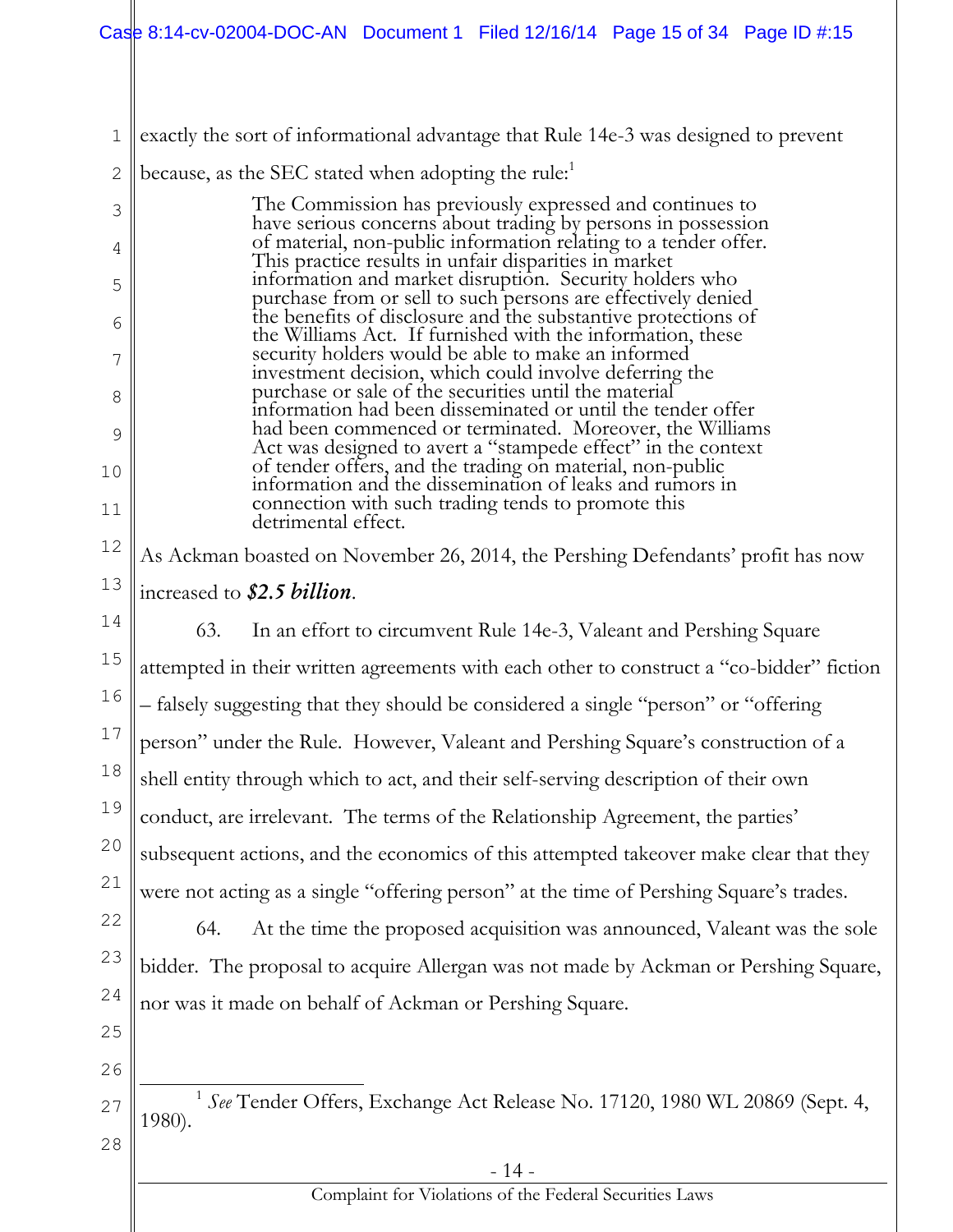- 1 2 3 4 5 65. Crucially, only Valeant is offering consideration in the form of shares and cash to Allergan's stockholders. By contrast, Ackman and the other Pershing Square entities are together offering nothing to Allergan stockholders – they are seeking to sell Allergan stock, as Valeant seeks to buy it. In fact, as noted in the November 4, 2014 Order, the Form S-4 filed by Defendants clearly stated that:
- 6

(a) "Valeant (through [AGMS]" – not the Pershing Defendants – was offering to acquire Allergan common stock; and

7 8

9

10

(b) "[N]one of Pershing Square, PS Fund 1 or any of Pershing Square's affiliates [was] offering to acquire any shares of Allergan common stock in the offer."

11 12 13 14 15 16 17 18 19 20 21 22 66. Moreover, Ackman was not going to be a board member of Valeant, would not otherwise be a control person of Valeant, and was not going to receive any business or asset of Allergan as a result of the tender offer. Ackman also confirmed publicly that it was Valeant, and not Pershing Square, that would retain complete control over the transaction. In a July 21, 2014 interview on CNBC, when asked whether he and Valeant would "raise their offer" in light of Allergan's strong second quarter performance, Ackman responded, "Valeant controls what they're prepared to pay." In fact, the November 4, 2014 Order found that, "at minimum," "serious questions" were raised as to "whether Pershing Square [was] an 'offering person' or 'cooffering person' exempt from Rule 14-e-3's 'disclose or abstain' rule." Accordingly, regardless of semantics, Ackman and Pershing Square entities are *not* an "offering person" within the meaning of Rule 14e-3.

23 24 25 26 67. Valeant concedes that it was not even added as a member of PS Fund 1 until well into the Allergan Stock Purchase Program – April 6, 2014 – and did not contribute any capital to PS Fund 1 until April 10, 2014. By this time, PS Fund 1 had acquired more than 11 million shares or options.

27 28 68. Even after Valeant purportedly became a member of PS Fund 1, the nature of Defendants' relationship remained clear: Valeant was an offering person, and

- 15 -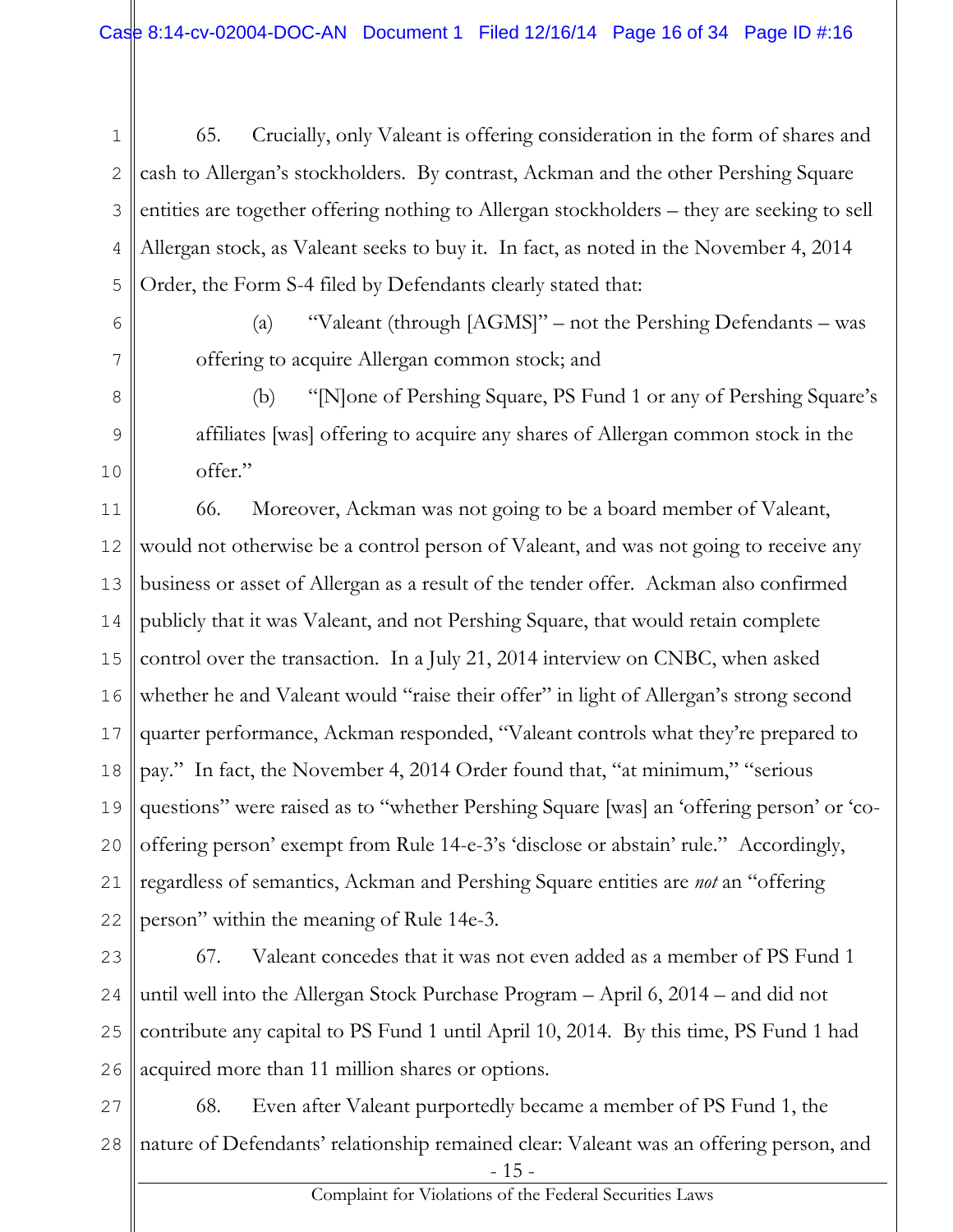1 2 PS Fund 1 – at the direction of Pershing Square – was another person acquiring shares in violation of Rule 14e-3.

3 4 5 6 7 69. Under the Relationship Agreement, Pershing Square retains the authority to act for its own account – even in contravention of Valeant's interests. The Relationship Agreement provides that it will terminate if a "Third Party Transaction Proposal" – a public proposal by a bidder other than Valeant – is made, and Valeant does not match or exceed that proposal within 45 days.

8 9 10 11 12 13 14 15 70. The Relationship Agreement also gives Valeant unilateral discretion to terminate the contract upon notice to Pershing Square that "it is not interested in consummating" a transaction with Allergan. Regardless of the "co-bidder" label, under the terms of the Relationship Agreement, Pershing Square was not the same "person" as Valeant with respect to this proposal. Rather, it remains a separate, independent investor, unaffiliated with Valeant, which has retained the freedom to accept a better deal if one comes along – while Valeant has retained unilateral discretion to terminate the takeover altogether.

16 17 18 71. Valeant and Pershing also took great pains to conceal their true intent early on by purposely including language in their agreement that "no steps have been taken toward a tender or exchange offer."

19 20 21 72. This statement was not only demonstrably false, but also clearly crafted in an attempt to circumvent the prohibitions of Rule 14e-3 and requirements of the Williams Act more generally.

22 23

#### **III. The Allergan Stock Purchase Program Was Carefully Designed to Avoid Required Disclosure**

24 25 26 73. In addition to violating Rule 14e-3, the Allergan Stock Purchase Program was aimed at preserving secrecy and seeking to evade disclosure requirements at every turn.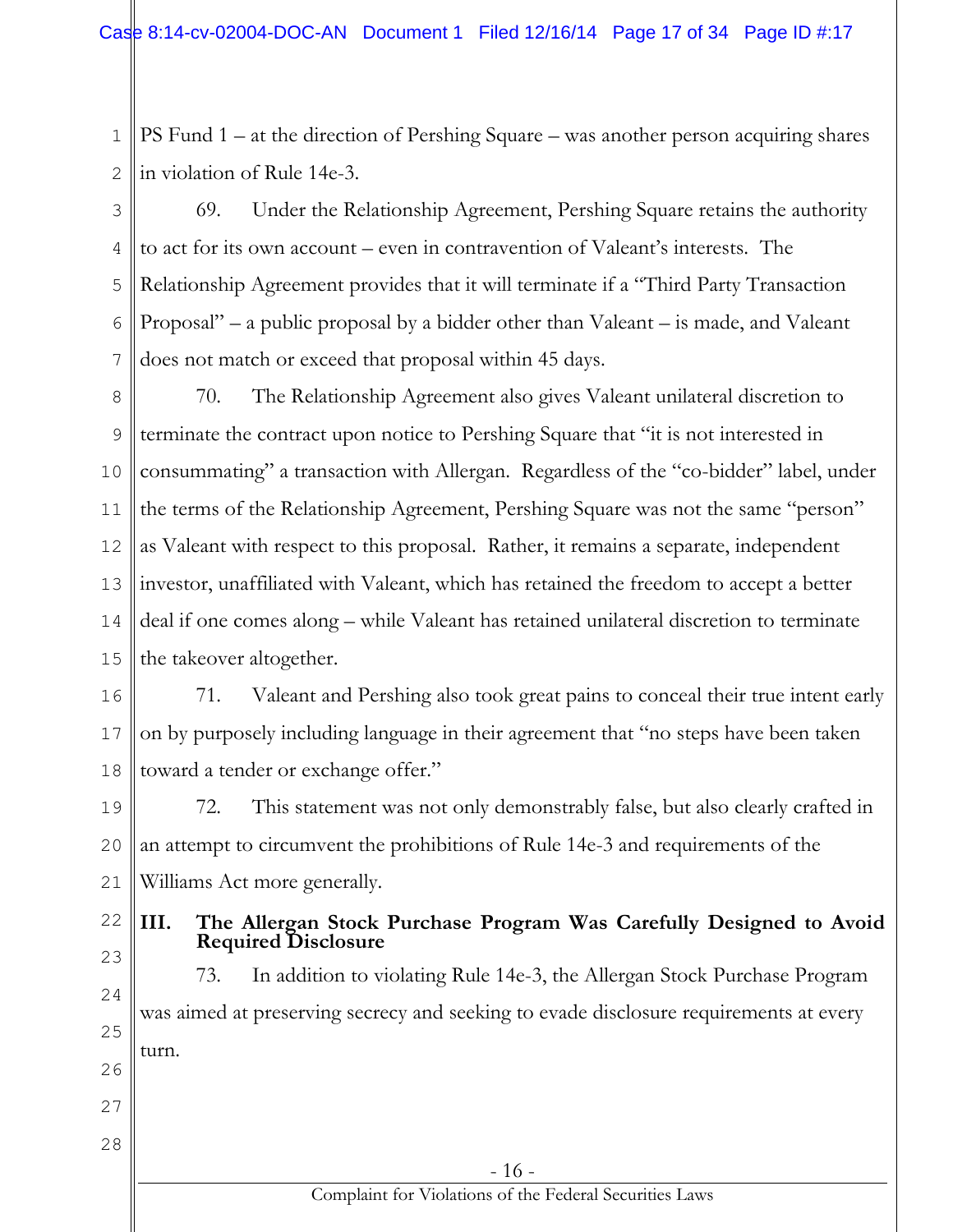1 2 3 74. The manner in which these trades occurred was carefully designed to preserve the secrecy of the block acquisitions and therefore Pershing Square's informational advantage over the market.

4 5 75. On February 25 and 26, 2014, PS Fund 1 acquired approximately 600,000 shares of the outstanding common stock of Allergan.

6 7 8 9 10 76. Between March 3, 2014 and April 8, 2014, PS Fund 1 acquired additional Allergan shares, bringing its holdings up to 4.99% through deep-in-the-money American-style, OTC zero-strike call options. These zero-strike price options were unique in that, because of the extremely low strike price, they were guaranteed to be exercised and thus were the equivalent of outright ownership.

11 12 77. Just shy of the 5% reporting threshold under Section 13(d), these purchases also allowed Valeant to avoid antitrust disclosure requirements.

13 14 78. Pershing Square then halted trading for two days to let Allergan's stock price settle down to a purported "unaffected" stock price.

15 16 17 18 19 79. Taking advantage of the 10-day window under Section 13(d), PS Fund 1 continued with the second half of its aggressive accumulation of Allergan stock between April 11 and April 21, 2014. During this window, PS Fund 1 increased its holdings to nearly 10% of Allergan's stock (almost 14 million shares) through additional deep-inthe-money OTC call options and OTC equity forwards on April 21, 2014.

20 21 22 80. By April 21, 2014, PS Fund 1 had already acquired 9.7% percent of the outstanding Allergan stock – still without disclosing its ownership accumulation or Valeant's takeover intentions.<sup>2</sup>

23 24 25 81. From the time these significant acquisitions began, Allergan's stock price increased from \$125.54 per share on February 25, 2014, to a closing price of \$163.65 per share on April 22, 2014, the day of Valeant's announced proposal.

26

<sup>27</sup>  $\overline{a}$  $2^{2}$  On May 1, 2014, PS Fund 1 exercised American-style call options to purchase more than 24 million shares of Allergan common stock and paid the applicable forward purchase price to purchase over 3 million shares of Allergan common stock.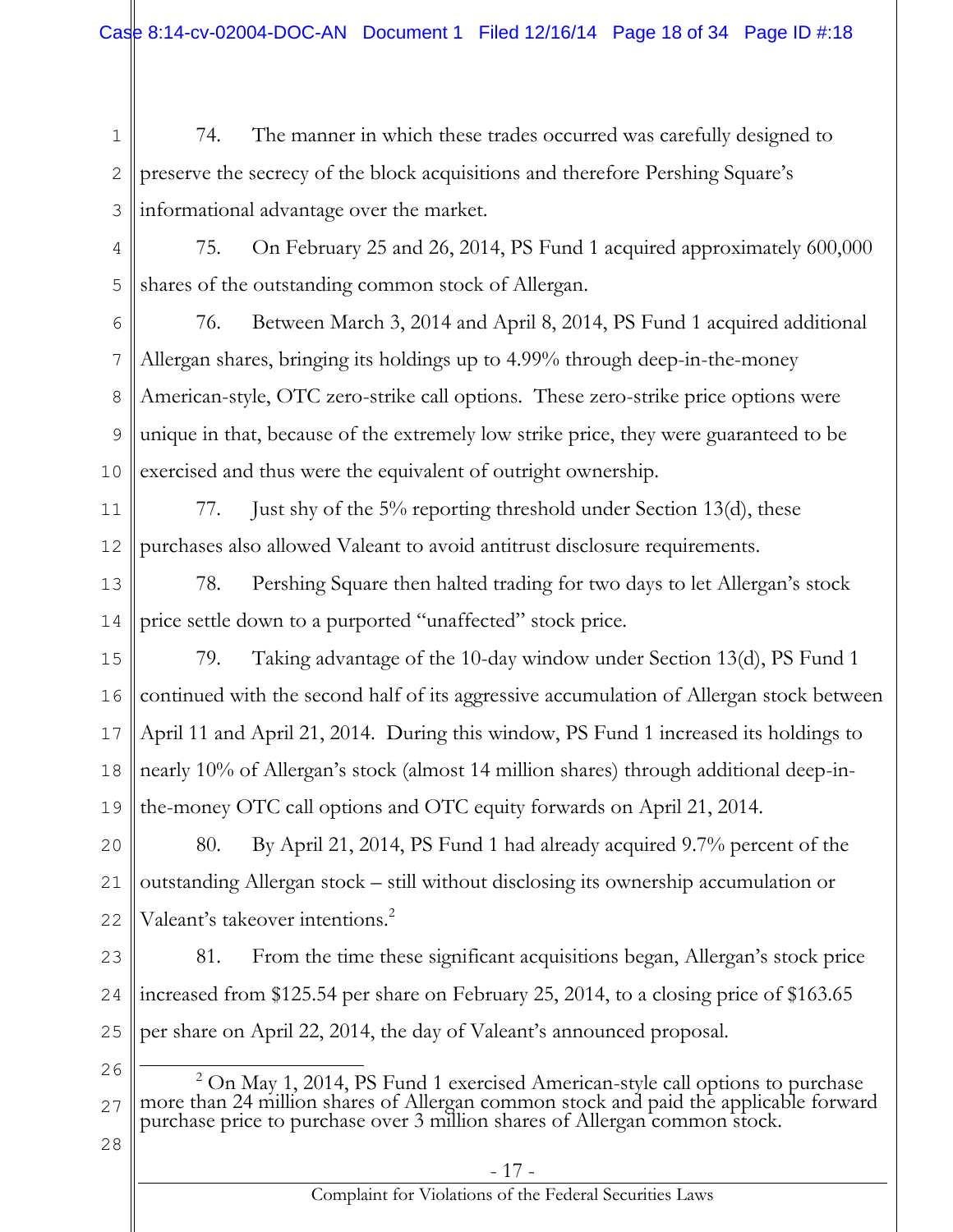1 2 3 4 5 82. Thus, in order to profit from Valeant's material non-public information at the expense of Allergan's stockholders, the Pershing Defendants accumulated shares rapidly at costs well below the post-announcement share price. The Allergan Stock Purchase Program was designed to foreclose the prospect that other bidders would come forward, given Valeant's substantial head start.

6 7 8 9 10 83. A review of trading activity in advance of Defendants' Schedule 13D filings on April 21, 2014, also evidences trading that is not explained by Pershing Square's own purchases – and perhaps suggests additional tipping by Valeant and Pershing Square. According to an April 22, 2014 Wall Street Journal article entitled "Flurry of Allergan Trading Preceded Offer":

11

12

13

14

15

Even after stripping out Mr. Ackman's buying, the volume of stock trading in Allergan during the 10-day period before Monday's announcement was 86% higher than its average over the previous year. . . . [S]uch a significant surge in trading suggests that information about the potential buyout bid could have leaked to other investors, analysts said.

#### **IV. Defendants' Statements and Actions Further Reveal the Fact That They Are Separate Persons**

16 17 18 19 20 21 22 23 24 25 26 27 28 84. The fact that Valeant and Pershing Square were not – and cannot – be considered the same "offering person" is consistent with Valeant's and Ackman's public statements. For example, in its amended Form S-4, Valeant expressly disclaims any affiliation with Pershing Square, in contending that its proposed acquisition of Allergan would not be a transaction with an "Interested Stockholder" under the terms of Allergan's certificate of incorporation. Under Article 15 of that certificate, an affirmative vote of at least two-thirds of "disinterested shares" is required for the approval of a transaction between the Company and "any other corporation or any of its affiliates that individually or in the aggregate are directly or indirectly the beneficial owners of 5% or more of the outstanding voting shares of the Company." In the amended Form S-4, Valeant has taken the position that, because Valeant itself owns only 100 shares, and because in Valeant's view it cannot be said to be the "owner" of the shares of Allergan common stock held by PS Fund 1, a merger between Valeant and

- 18 -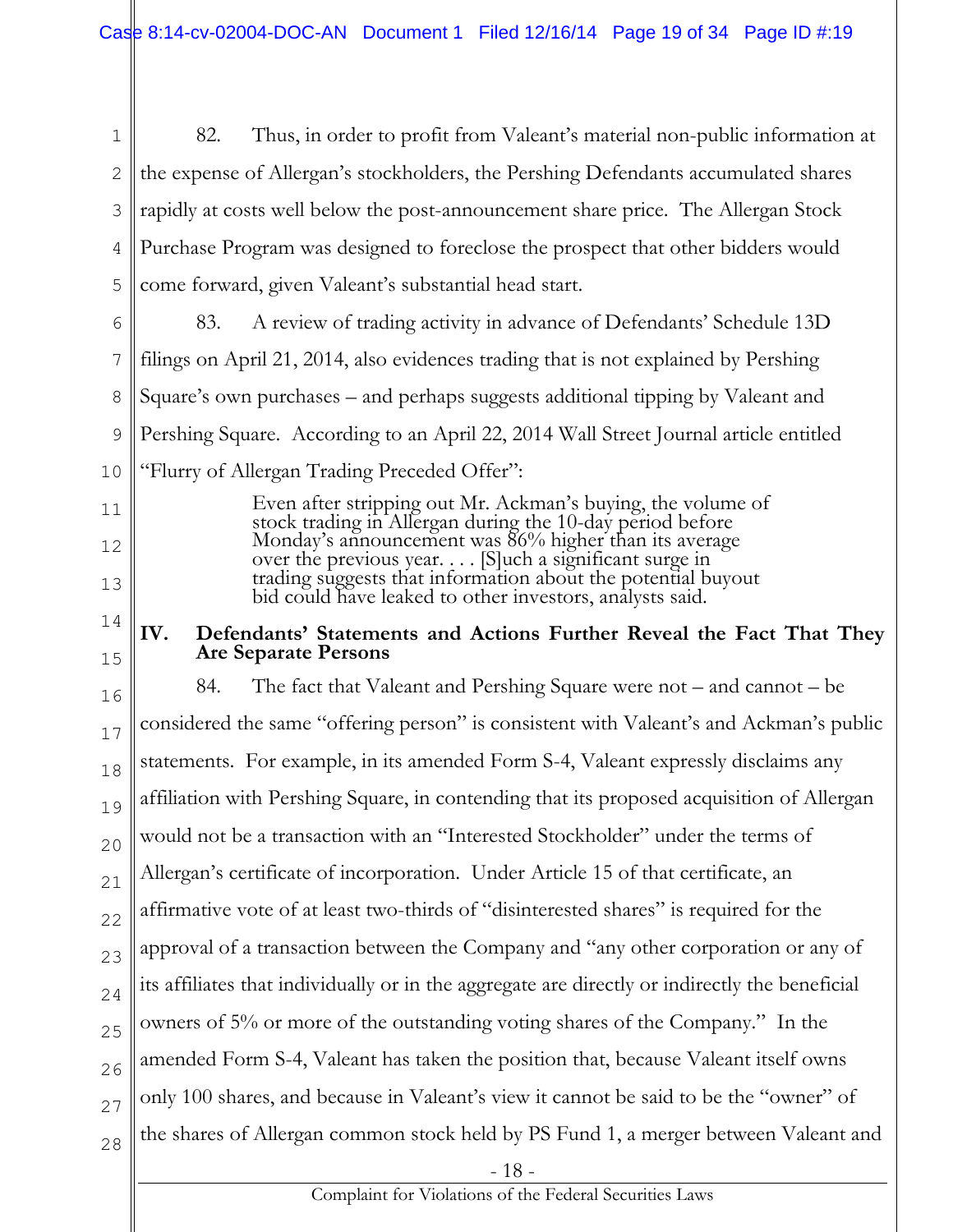1 2 3 4 Allergan would not be a "Business Combination" with an "Interested Stockholder." Although incorrect for purposes of Article 15, Valeant itself has acknowledged that Valeant is and always has been the offering person, while PS Fund 1 is a separate, unaffiliated entity.

5 6 7 8 85. After Valeant and Pershing Square entered into the Relationship Agreement, and even after they publicly announced that agreement on April 22, 2014, Ackman repeatedly represented that he was just another Allergan stockholder looking to maximize value, whether through a transaction with Valeant or some other company.

9 10 86. In a May 5, 2014 letter to Allergan's Lead Independent Director (Michael Gallagher), Ackman wrote:

11 12 13 (a) "As Allergan's largest shareholder with 9.7% of the common stock, we look forward to working with you and the rest of the board to maximize value for all Allergan shareholders"; and

14 15 16 17 18 (b) "we are supportive of Allergan making the best possible deal with Valeant or identifying a superior transaction with another company." 87. In a May 12, 2014 letter to Allergan's Associate General Counsel and Secretary (Matthew Maletta), Ackman stated the purpose of the demand under Delaware General Corporation Law Section 220 for the inspection of Allergan's books

19 and records:

20 22 The purpose of this demand is to enable the Requesting Stockholder to communicate with fellow stockholders of the Company on matters relating to their mutual interest as stockholders… including, without limitation, the solicitation of views regarding Valeant Pharmaceuticals International Inc.'s proposal to acquire the Company.

23 24 25 26 In the letter, Ackman correctly referenced the proposal and the transaction as Valeant's – not Pershing Square's – a characterization consistent with Allergan's public rejections of the offer and inconsistent with any attempt to cast Pershing Square and Valeant as a single "person."

27

21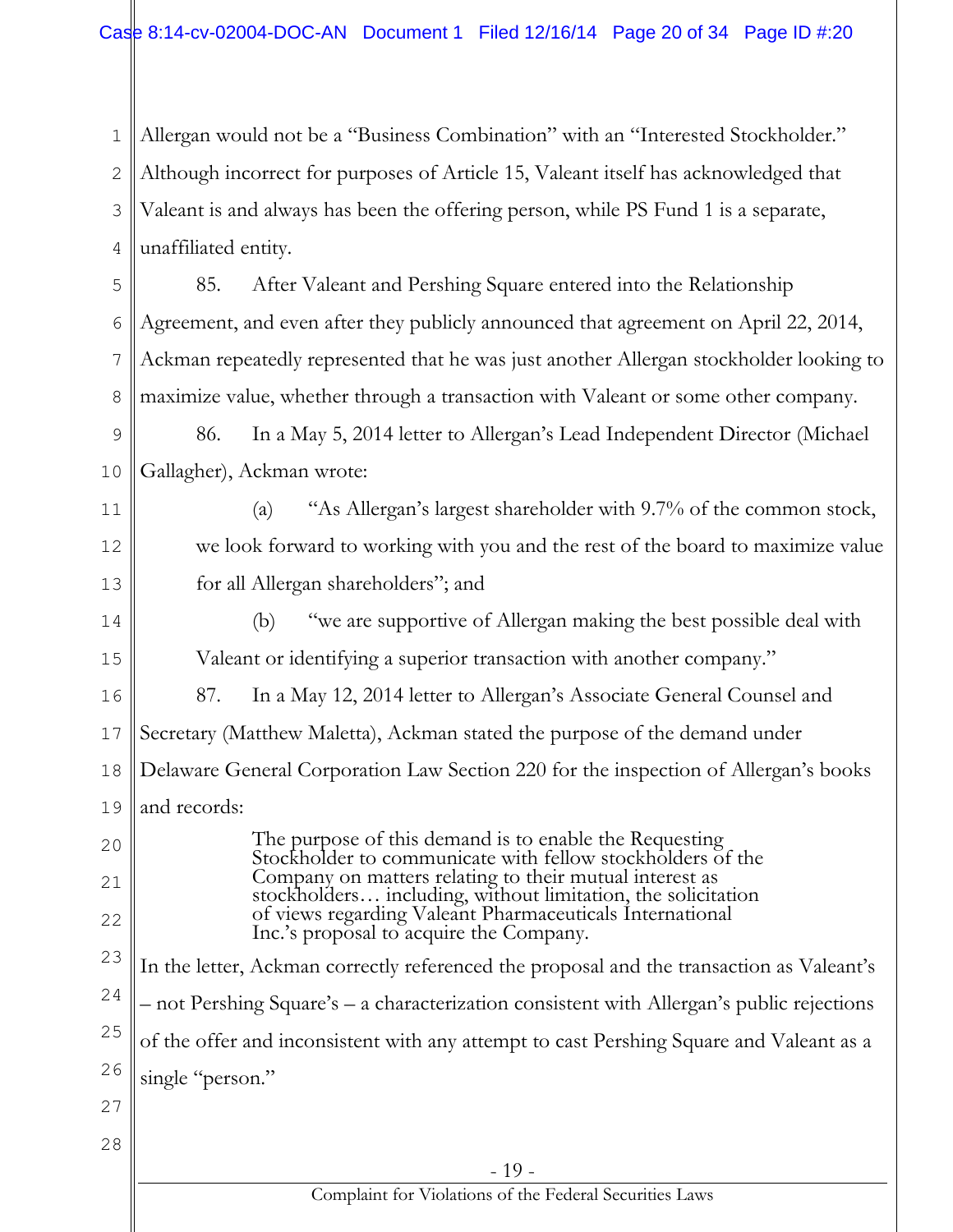1 2 3 4 5 6 7 8 9 88. On May 13, 2014, Valeant and Pershing Square filed a Preliminary Proxy Statement with the SEC to conduct a non-binding "shareholder referendum," purporting to direct the Allergan board to "promptly engage in good faith discussions with Valeant regarding Valeant's offer to merge with the Company" – but without precluding the Allergan board from engaging in discussions with other parties that might offer higher value. This Proxy Statement defines Pershing Square as the Requesting Shareholder, and requests negotiations with Valeant regarding Valeant's offer. 89. In a May 19, 2014 letter to Mr. Gallagher, Ackman wrote:

(a) "I find it inappropriate that Allergan's lead independent director was unwilling to speak to a shareholder without management present";

10

11

12

13

14

15

16

17

(b) "Mr. Pyott has also apparently criticized Pershing Square, explaining that our views should not be considered, as we are somehow conflicted because of our relationship with Valeant. To set the record straight, Pershing Square is Allergan's largest shareholder with nearly 10% of the common stock of the company . . . . [and is] interested only in maximizing the value of [its] investment in Allergan"; and

18 19 20 21 22 (c) "Based on conversations we have had with other Allergan shareholders . . . , we believe that the majority of Allergan shareholders are interested in a potential business combination with Valeant . . . . [I]t is rare that a shareholder is willing to candidly share its views with a Chairman/CEO who will likely lose his job as a result of a proposed transaction.]"

23 24 25 26 90. In a phone conversation with Mr. Pyott on May 13, 2014, Ackman again represented that he was a concerned stockholder, and did not claim to be a bidder with Valeant. Several times during the call Ackman referred to himself as "[Allergan's] largest shareholder." During the call, Ackman stated:

27 28 We have a \$5 billion investment in Allergan, we're your largest shareholder, we have zero investment in Valeant, we have no side arrangements with Valeant, we have no other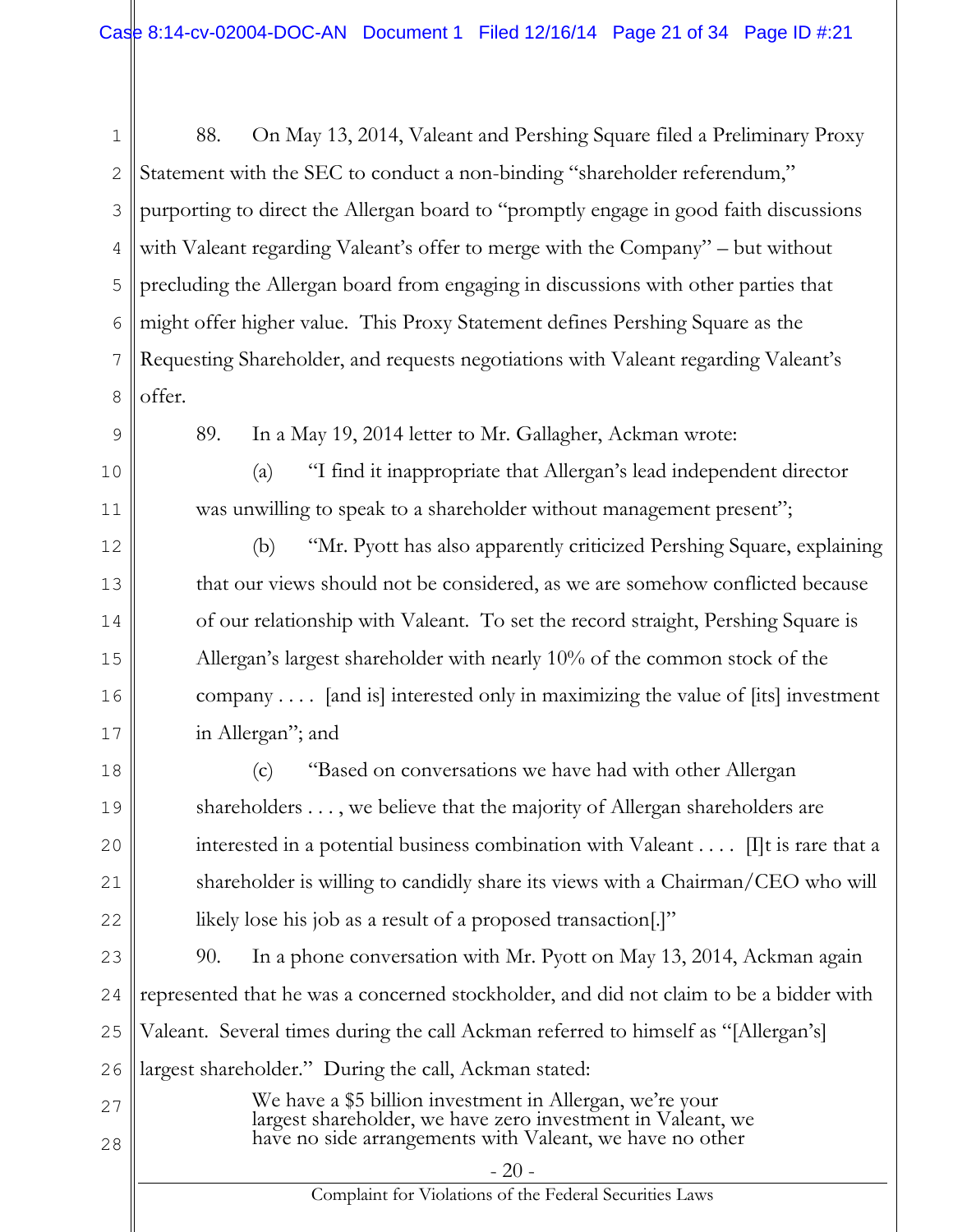agreements with Valeant, other than the agreement that you've seen which says if there's a better value to be had in alternatives [*sic*] transaction to Valeant, and we have the right to accept that value … . The only agenda we have is to maximize the value of our investment in Allergan.

2 3

4

5

6

7

8

9

10

11

12

13

14

15

16

1

91. As recently as July 16, 2014, Ackman wrote in a letter to Allergan's board that, if allegations of Valeant's "malfeasance" are true, "then as Allergan's largest shareholder with a \$5 billion investment we would of course strongly oppose a Valeant transaction." These are neither the words nor the actions of an actual bidder.

92. Ackman and his hedge fund cannot be shielded from liability by calling themselves "co-bidders;" they were *other persons* who were prohibited from trading under Rule 14e-3(a).

93. At its core, Valeant and Pershing Square's misconduct constitutes an impermissible warehousing scheme. Valeant leaked its non-public tender offer intentions to Pershing Square, prompting Pershing Square to purchase 9.7% of Allergan stock. Not only did the leaked information procure significant profits for Pershing Square, it also ensured a presumptively "friendly" stake for Valeant once Valeant launched its tender offer.

17

# **V. Valeant and the Pershing Defendants Announce Valeant's Takeover Plans**

18 19 20 21 22 23 24 25 26 27 94. Section 13(d) requires any entity that directly or indirectly acquires beneficial ownership of more than 5% of a registered class of an issuer's equity securities to file a Schedule 13D disclosure statement with the SEC within ten days of the date the filer crosses the 5% threshold. The Schedule 13D must contain the information specified in Section 13(d) and the SEC rules promulgated thereunder, including, among other things: the number of shares beneficially owned; the source and amount of the funds to be used in the acquisition; information as to any contracts, agreements, or understandings with any entity relating to the securities of the issuer; and the beneficial owner's plans for the issuer's business and governance. Section 13(d) and Schedule 13D function together as key elements of the Williams Act, and provide public stockholders with early warning of a potential takeover.

28

- 21 -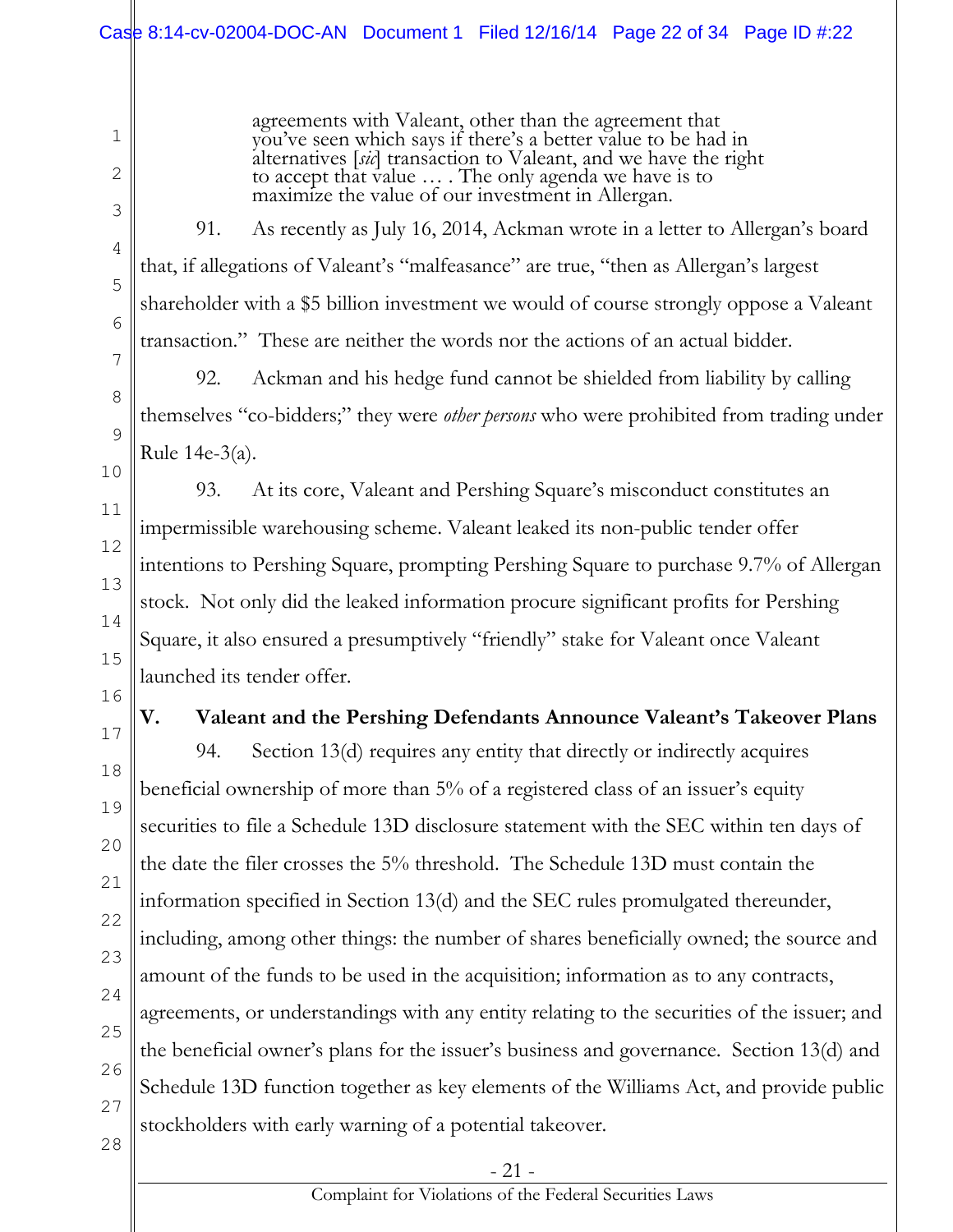1 2 3 4 5 6 95. On April 21, 2014, the last possible day permissible under the 10-day period prescribed by Section 13(d) of the Exchange Act,Valeant and Pershing Square shocked the market when they each filed a Schedule 13D purporting to disclose the acquisition of Allergan stock and Valeant's longstanding plan to take over Allergan. However, these filings were deficient in that they did not include important details surrounding the manner in which Pershing Square accomplished the trades.

7 8 9 10 96. Valeant and the Pershing Defendants did not adequately disclose the nature of their ownership because they failed to attach and adequately describe the underlying contracts for the OTC call options and OTC equity futures through which Pershing Square acquired its beneficial ownership.

11 12 13 97. Defendants also failed to attach and adequately describe the confidentiality agreement executed by Valeant and Pershing Square on February 9, 2014, and the February 20, 2014 amendment thereto.

14 15 98. The extent of Defendants' disclosure deficiencies cannot be determined unless and until the underlying contracts are disclosed.

16 17 18 19 20 21 22 23 24 25 99. In its April 21, 2014 Schedule 13D, Pershing Square stated that it "intend[s] to engage in discussions" with Allergan's board. Similarly, in its April 21, 2014 Schedule 13D, Valeant stated that it "currently intends to propose a merger" in which Allergan's stockholders would receive "a combination of cash and Valeant common shares," and that it expected the cash component to total approximately \$15 billion. These characterizations of Defendants' intentions at that time are belied by later admissions. On June 17, 2014, Mr. Pearson admitted that a tender offer was part of Valeant's ultimate plan, stating: "On April 22nd, we announced our offer for Allergan. *We suspected at the time it would ultimately have to go directly to Allergan shareholders. We were correct.*"

26 27 28 100. Thus, having already taken substantial steps toward a tender offer at that time, Valeant's Schedule 13D was also deficient in that it did not accurately convey its plans and proposals for Allergan pursuant to the requirements of Item 4.

- 22 -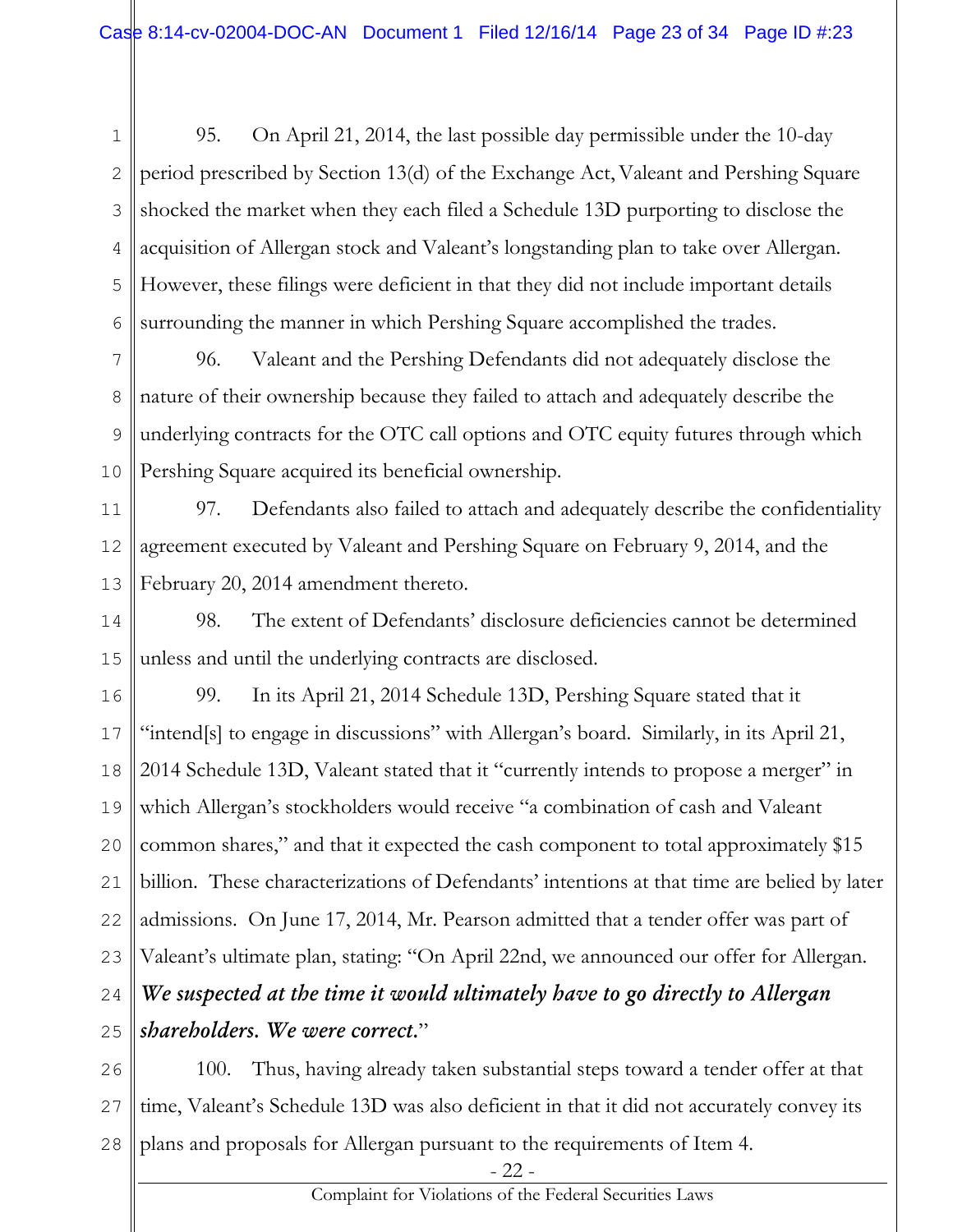1 2 3 4 101. In an apparent effort to remedy its deficient initial filing, Pershing Square filed a Schedule 13D/A amending the April 21, 2014 disclosure on July 17, 2014. Exhibits 99.14 and 99.15 to the Schedule 13D/A consisted of previously undisclosed share call option and share forward master confirmations.

5

6

7

102. But Pershing Square again failed to disclose the actual agreements at issue. While the master confirmations provide the generic terms of the transactions, they do not include actual trade details which would contain the financial terms of each option.

8 9 10 11 103. By merely filing the form of agreement, but not the actual agreement, Pershing Square has again violated Item 7 of Schedule 13D's requirement that the filing person attach as exhibits "copies of all written agreements . . . relating to . . . the transfer or voting of the securities . . . [or] options, puts, [or] calls . . . as disclosed in Item 6."

12 13 14 15 16 17 104. Thus, Pershing Square and Valeant's Schedule 13D disclosures remain deficient due to the failure to adequately describe and attach: (a) the February 9, 2014 confidentiality agreement between Pershing Square and Valeant; and (b) the underlying call option and equity futures stock purchase contracts. Valeant's Schedule 13D disclosure is also false and misleading for failing accurately to describe the purpose of the transactions and its plans in Item 4.

18 19 20 21 22 23 24 25 26 105. Pershing Square and Valeant are each sophisticated investors with sophisticated legal counsel, and their failure to adequately describe and attach documents required to be included in Schedule 13D suggests an effort to conceal their true intentions. These contracts, and an understanding of who was involved and what specific terms were agreed to, are essential in order to understand what other steps Pershing Square and Valeant took toward a Valeant tender offer, the identity of the entities helping Pershing Square and Valeant, the consideration these entities received, and the role of these entities in the heretofore unexplained additional purchases of Allergan shares.

- 27
- 28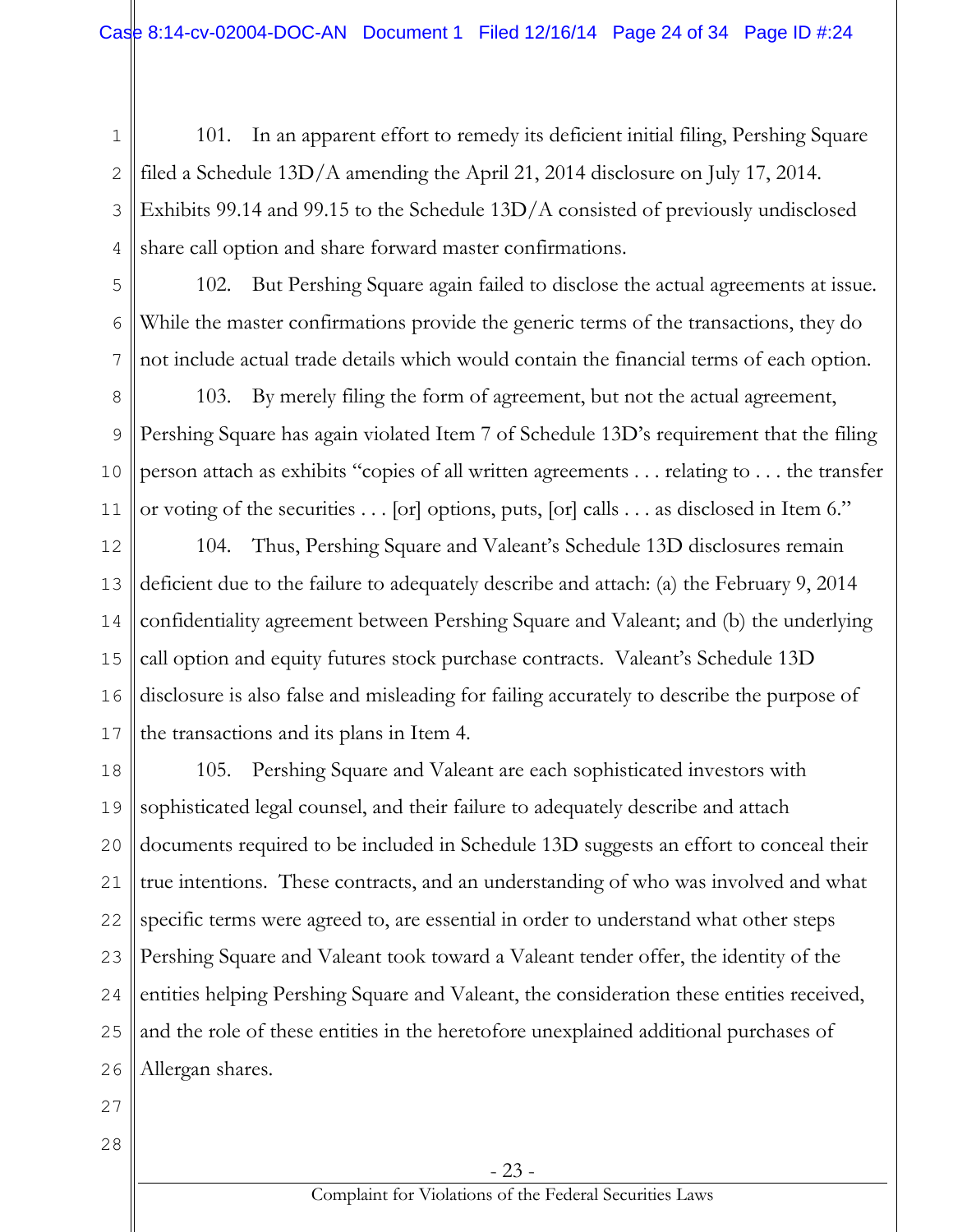#### **VI. Valeant Launches an Aggressive Takeover Campaign**

106. On April 22, 2014, Valeant delivered to Allergan a formal, unsolicited proposal and draft merger agreement at \$48.30 in cash and .83 of Valeant stock per Allergan share.

107. While Valeant initially tried to characterize its takeover as a "merger" in an effort to skirt the federal securities regulations triggered by a tender offer, its plan from the very beginning was to launch a tender offer. Indeed, Valeant's aggressive and hostile tactics from the outset – as detailed herein – constituted a *de facto* tender offer in everything but the actual name. When Allergan did not immediately agree to negotiate with Defendants, Valeant sought, with Ackman's help, to persuade stockholders that a deal was "inevitable," as stated in Valeant's June 3, 2014 Rule 425 filing.

108. Meanwhile, Ackman openly bragged about how he was able to make this unprecedented gain without, in his view, technically violating the insider trading rules. At a lunch hosted by Valeant, Ackman and Mr. Pearson "acknowledged that there may be some questions around how Pershing Square/Bill Ackman accumulated AGN shares ahead of the takeout offer being announced publicly, but they stressed everything they have done is completely legal."<sup>3</sup>

109. Under the facade of pursuing a negotiated merger, Valeant launched an aggressive campaign, using the classic playbook for hostile tender offers: an offensive public relations and media blitz, pre-packaged investor presentations trumpeting the "synergies" of a combined company and the shortcomings of Allergan as a stand-alone company, concerted stockholder outreach, and direct communications with Allergan employees and customers.

110. Valeant undertook an aggressive public relations campaign with financial analysts and the media. In all of its communications, Valeant made clear that it

- 27  $\overline{a}$ <sup>3</sup> Credit Suisse, ALLERGAN INC.: TAKEAWAYS FROM VRX LUNCH: MANAGEMENT PROVIDES COMPELLING POINTS FOR AGN TAKEOUT (Apr. 27, 2014).
- 28

1

2

3

4

5

6

7

8

9

10

11

12

13

14

15

16

17

18

19

20

21

22

23

24

25

26

- 24 -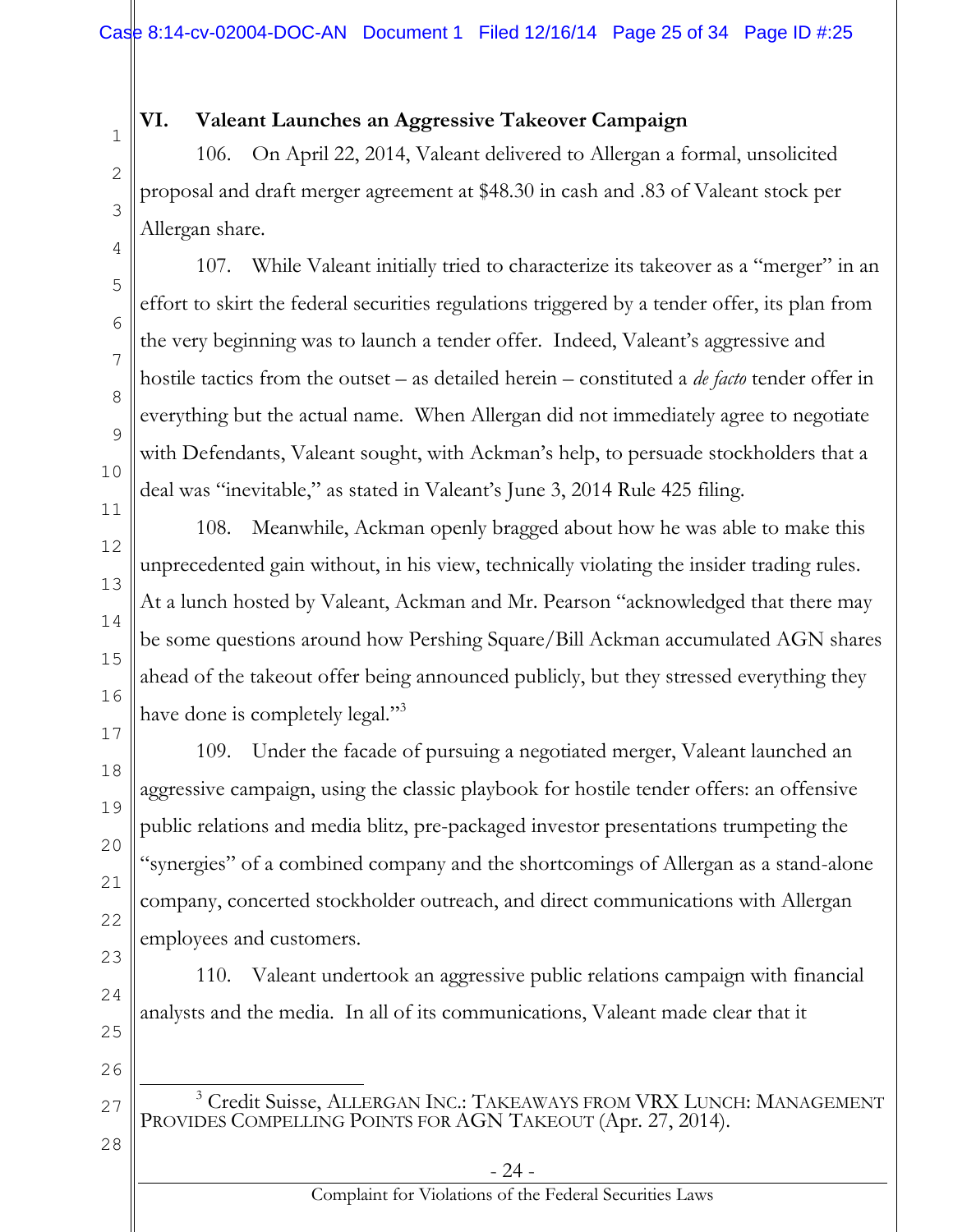1 2 intended to rely on its continued "slash and burn" strategy by making deep cost cuts at Allergan's headquarters, particularly in the area of research and development.

3 4 5 6 111. On April 28, 2014, Valeant hosted an analyst event to discuss its proposal to Allergan. At the event, Valeant emphasized that the likelihood of another bidder emerging was low, and that Allergan should not "take more than about 30 days" to evaluate.<sup>4</sup>

7 8 9 10 11 12 13 112. On a conference call with equity analysts on Thursday, May 8, 2014, Mr. Pearson said that he and Valeant CFO Howard Schiller had been traveling across the United States to meet with Allergan's top stockholders, as well as Valeant's top stockholders. According to a May 8, 2014 article in the Wall Street Journal by Joseph Walker, Mr. Pearson stated: "We have been in New York, Baltimore, Boston, Los Angeles, San Francisco, Vancouver and South Florida. So far, all of the feedback has been overwhelmingly positive."

14 15 16 17 18 19 20 113. Contrary to Mr. Pearson's statements, however, many Allergan stockholders, including Dan Davidowitz, Chief Investment Officer of Polen Capital Management LLC, expressed disapproval of Valeant's bid for Allergan. According to a May 6, 2014 article in the L.A. Times by Stuart Pfeifer, Allergan's co-founder and former Chairman, Gavin S. Herbert, urged its directors to reject a buyout offer saying that Valeant's slashing the research and development budget would "really kill this company . . . I am very much against that."

21 22 23 24 25 26 114. On May 8, 2014, according to the Wall Street Journal, Schiller warned of more aggressive measures, explaining that Valeant and Pershing Square would request a stockholder list from Allergan in order to "commence a shareholder referendum that will determine that the Allergan shareholders are supportive of Allergan's board engaging in negotiations with us in parallel with other efforts they may be undertaking." Schiller also made clear that Valeant and Pershing Square were willing to bypass the

27 28

 $\overline{a}$ 

4 *Id*.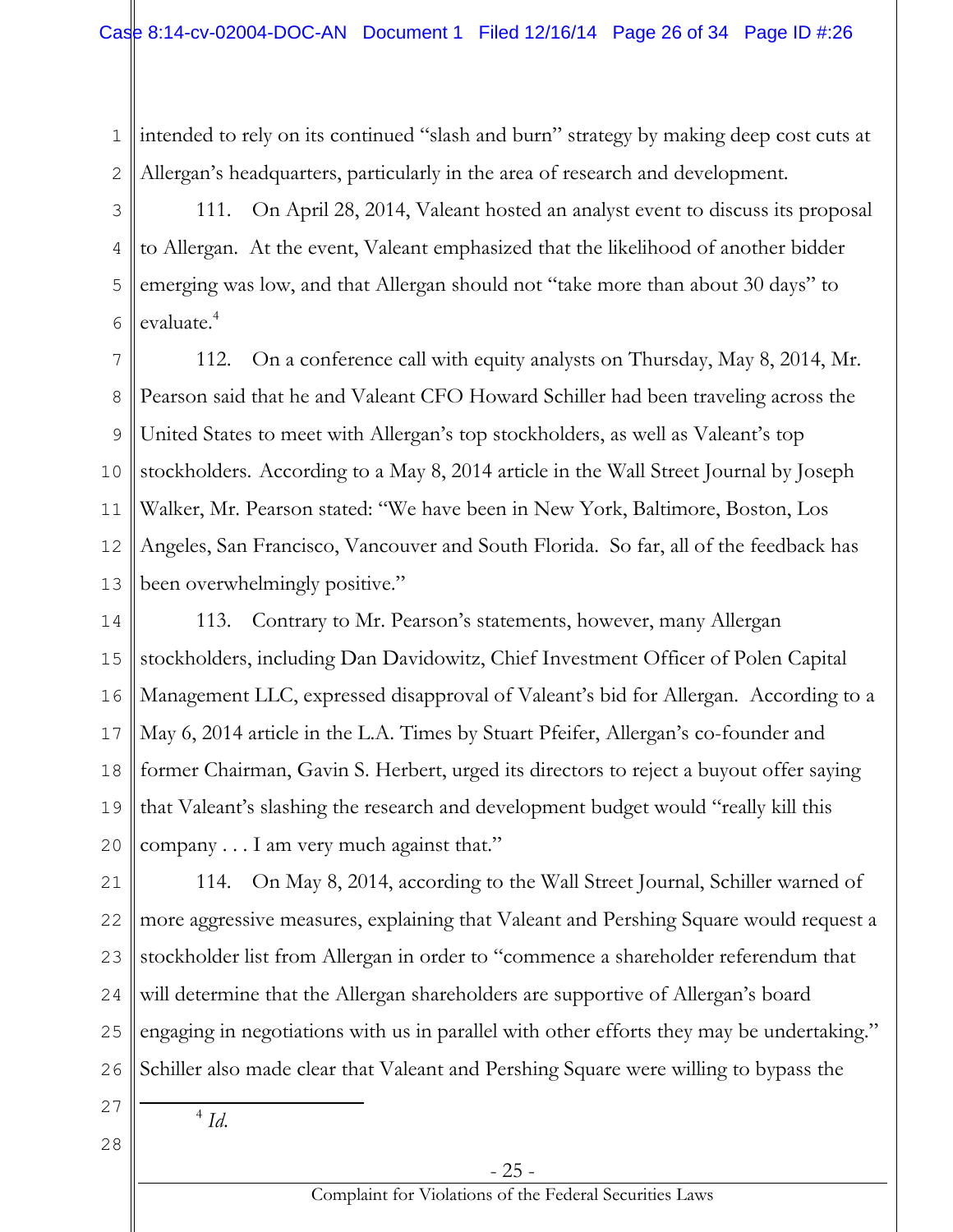| 1            | Allergan board entirely, stating that "if necessary, we will also pursue holding a special |  |  |  |  |  |
|--------------|--------------------------------------------------------------------------------------------|--|--|--|--|--|
| $\mathbf{2}$ | meeting to remove some or all of the Allergan board members."                              |  |  |  |  |  |
| 3            | Meanwhile, according to a May 9, 2014 article in the Wall Street Journal by<br>115.        |  |  |  |  |  |
| 4            | Rob Copeland, Ackman bragged that he was already up about 38% on his Allergan              |  |  |  |  |  |
| 5            | stake, less than one month after the unusual deal became public. The gains add up to       |  |  |  |  |  |
| 6            | almost \$1 billion in paper profits.                                                       |  |  |  |  |  |
| 7            | Throughout April and May 2014, Valeant also undertook to communicate<br>116.               |  |  |  |  |  |
| 8            | directly with Allergan's customers and employees. Among other tactics, Valeant's           |  |  |  |  |  |
| 9            | management and other personnel:                                                            |  |  |  |  |  |
| 10           | Began representing to Allergan's customers that the acquisition was<br>(a)                 |  |  |  |  |  |
| 11           | a "done deal" and "we own them";                                                           |  |  |  |  |  |
| 12           | Offered rebates on both Allergan and Valeant purchases;<br>(b)                             |  |  |  |  |  |
| 13           | Contacted Allergan sales representatives and welcomed them to<br>(c)                       |  |  |  |  |  |
| 14           | Valeant;                                                                                   |  |  |  |  |  |
| 15           | (d)<br>Visited Allergan customers, announcing that they were Allergan's                    |  |  |  |  |  |
| 16           | new sales representatives;                                                                 |  |  |  |  |  |
| 17           | Began telling Allergan customers that Allergan's SkinMedica line<br>(e)                    |  |  |  |  |  |
| 18           | was going to be divested; and                                                              |  |  |  |  |  |
| 19           | (f) Sent a letter to its customers discussing its merger proposal and                      |  |  |  |  |  |
| 20           | plans for the joint company going forward.                                                 |  |  |  |  |  |
| 21           | Valeant Formally Launches a Proxy Contest and Hostile Exchange Offer<br>VII.               |  |  |  |  |  |
| 22           | 117. Two weeks after Allergan's board of directors "unanimously determined                 |  |  |  |  |  |
| 23           | that Valeant's unsolicited proposal substantially undervalues Allergan," on May 28, 2014   |  |  |  |  |  |
| 24           | Valeant increased its offer by \$10 cash per share.                                        |  |  |  |  |  |
| 25           | Before the Allergan board had the chance to consider the revised offer,<br>118.            |  |  |  |  |  |
| 26           | Valeant raised its offer again on May 30, 2014, by increasing the cash portion of its bid  |  |  |  |  |  |
| 27           | to \$72.00 per share (the "Revised Proposal").                                             |  |  |  |  |  |
| 28           |                                                                                            |  |  |  |  |  |
|              | $-26-$                                                                                     |  |  |  |  |  |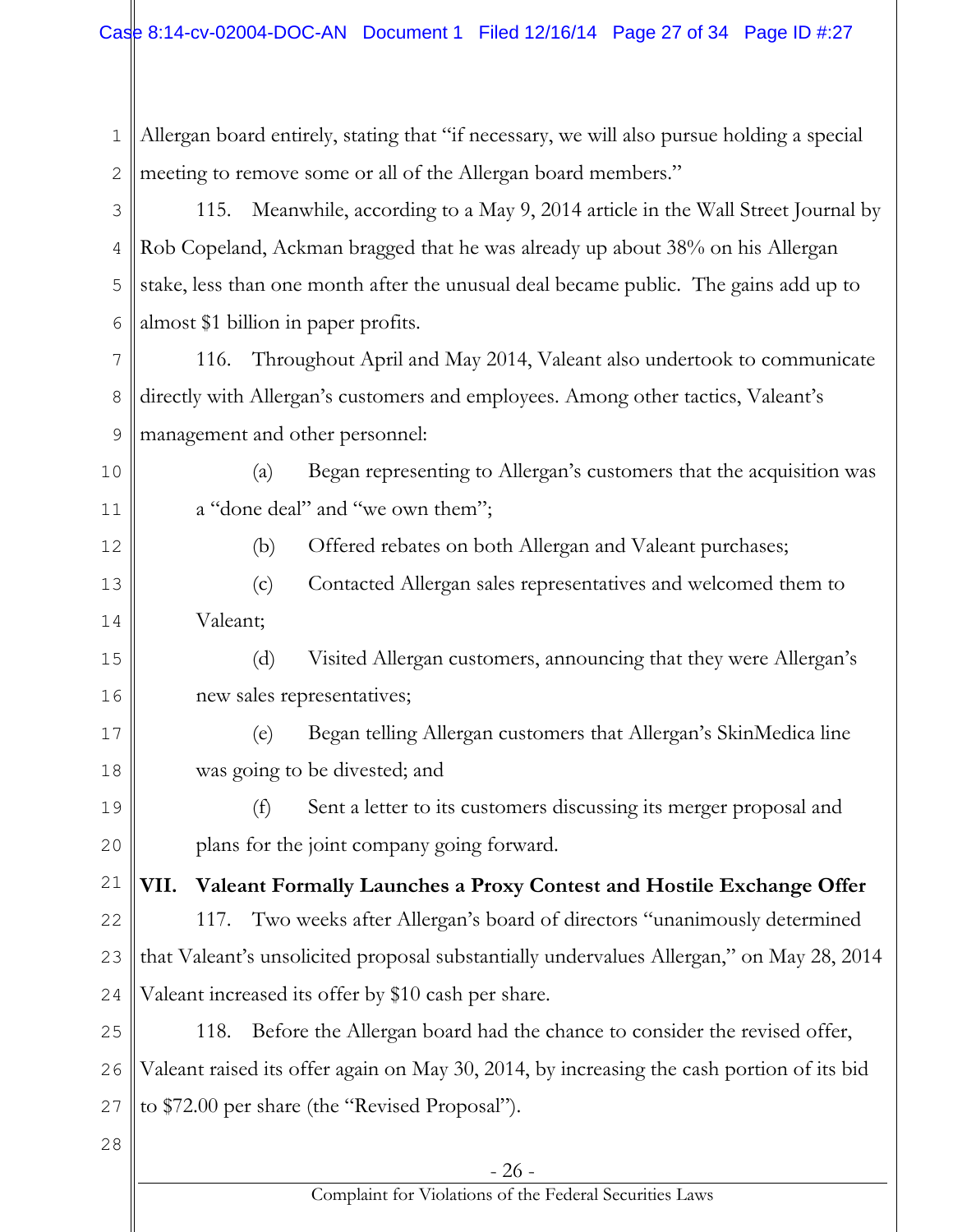1 2 3 4 5 6 119. As part of the Revised Proposal, Pershing Square agreed to forego all cash and accept 100% of its consideration in Valeant stock using an exchange ratio based on the previous day's closing stock prices of Allergan and Valeant. Pershing Square would receive \$20.75 per share less consideration than other Allergan stockholders, providing substantially more value and cash for other Allergan stockholders.<sup>5</sup> Pershing Square was again stepping in to help finance a deal that Valeant could not afford.

7 8 9 10 11 12 13 14 120. On June 2, 2014, Pershing Square filed a preliminary proxy statement with the SEC, contemplating the solicitation of proxies to call the Special Meeting. At the meeting, Pershing Square would (a) propose removing and replacing six unspecified directors from the current Allergan board; (b) propose an amendment to Allergan's bylaw provisions regarding special stockholder meetings; and (c) request that the Allergan board promptly engage in discussions with Valeant. In a presentation to investors that day, Valeant abandoned the pretense of "negotiations" with the Allergan board and reaffirmed that it was "preparing to launch an exchange offer."

15 16 17 18 19 121. Allergan's board unanimously rejected the Revised Proposal on June 10, 2014, reiterating its belief that the increased proposal still "substantially undervalues Allergan, creates significant risks and uncertainties for Allergan's stockholders and does not reflect the Company's financial strength, future revenue and earnings growth or industry-leading R&D."

20 21 22 122. On June 18, 2014, Valeant filed a Registration Statement on Form S-4 and Schedule TO with the SEC, finally commencing the tender offer that it had been planning for several months.

23 24 123. On July 11, 2014, Valeant and Pershing Square filed a definitive proxy statement with the SEC, soliciting proxies to call the Special Meeting.

25

26 27  $\overline{a}$ <sup>5</sup> Pershing Square was able to make this election because it had already obtained a paper profit of approximately \$1 billion through its rapid accumulation program while in possession of material, non-public information. Pershing Square is effectively using those ill-gotten gains to help finance Valeant's takeover effort.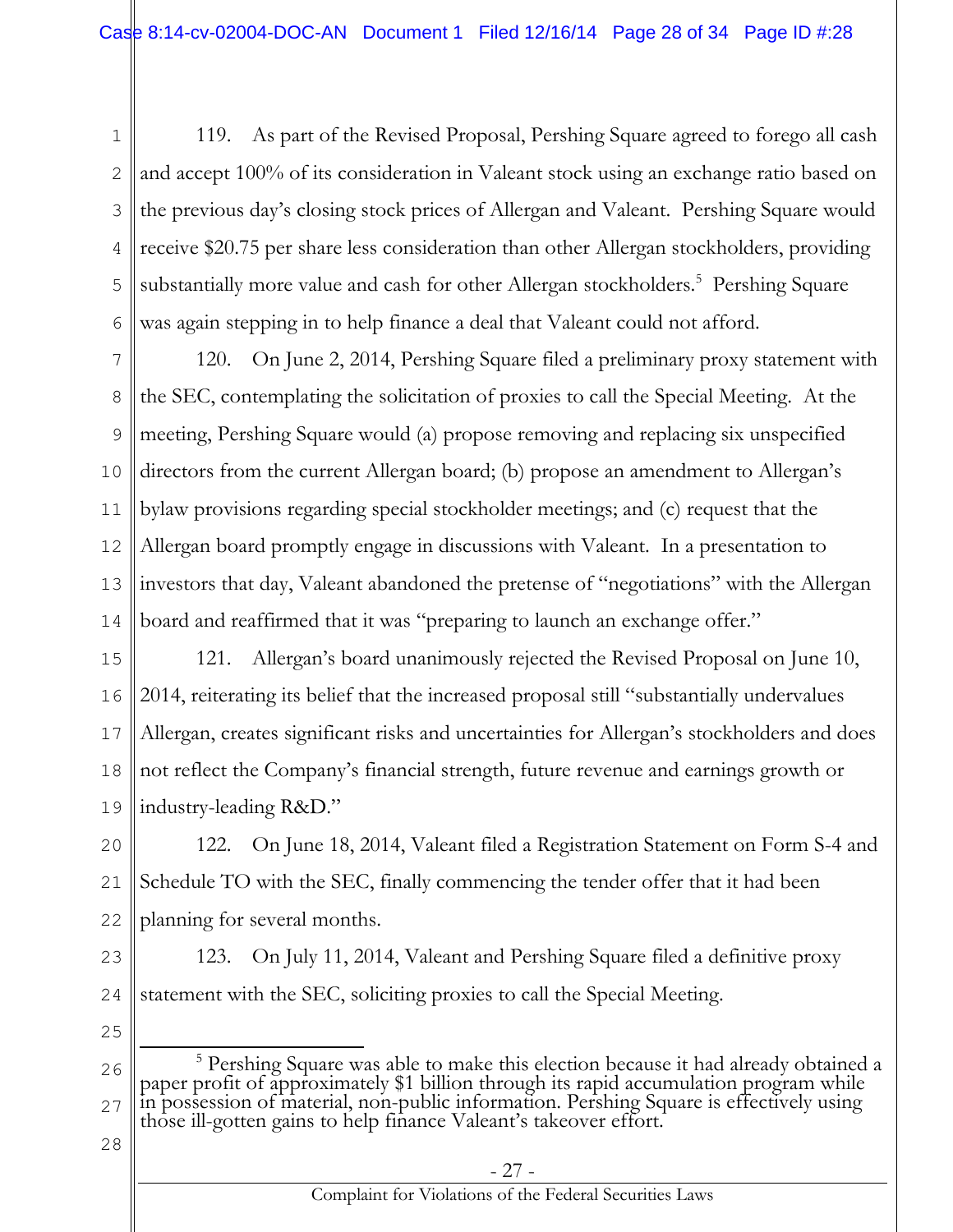**CLASS ACTION ALLEGATIONS**

124. Plaintiff brings this action as a class action on behalf of all persons and entities who sold Allergan stock during the Class Period (between February 25, 2014 and April 21, 2014). Excluded from the Class are defendants and their families, the officers and directors and affiliates of defendants, members of their immediate families and their legal representatives, heirs, successors or assigns, and any entity in which defendants have or had a controlling interest.

125. The members of the Class are so numerous that joinder of all members is impracticable. While the exact number of Class members is unknown to Plaintiff at this time and can only be ascertained through appropriate discovery, Plaintiff believes that there are thousands of members in the proposed Class. As of February 14, 2014, Allergan had 4,420 shareholders of record and in excess of 300 million shares of common stock outstanding, and Allergan's average daily trading volume during the Class Period was approximately 3 million shares. Record owners and other members of the Class may be identified from records maintained by Allergan or its transfer agent and may be notified of the pendency of this action by mail, using the form of notice similar to that customarily used in securities class actions.

126. Plaintiff's claims are typical of the claims of the members of the Class, as all members of the Class are similarly affected by Defendants' misconduct in violation of federal law that is set forth in this complaint.

127. Plaintiff will fairly and adequately protect the interests of the members of the Class and has retained counsel competent and experienced in class and securities litigation.

128. Common questions of law and fact exist as to all members of the Class and predominate over any questions solely affecting individual members of the Class. Among the questions of law and fact common to the Class are:

(a) whether the Pershing Defendants violated the Williams Act and its attendant regulations by acquiring shares of Allergan while in possession of

1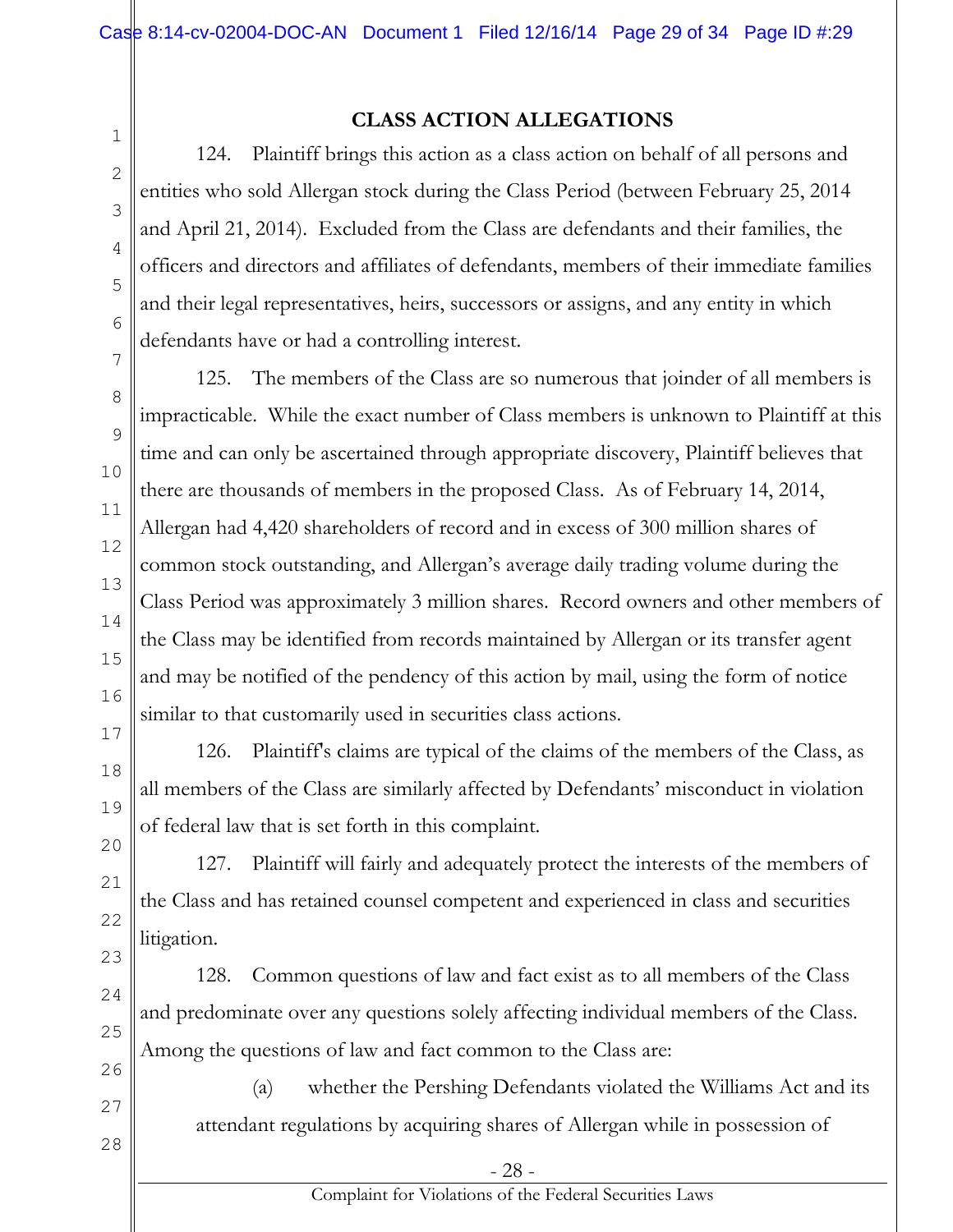- 29 - Complaint for Violations of the Federal Securities Laws 1 2 3 4 5 6 7 8 9 10 11 12 13 14 15 16 17 18 19 20 21 22 23 24 25 26 27 28 material non-public information relating to Valeant's intent to make a tender offer for Allergan securities; (b) whether Valeant violated the Williams Act and its attendant regulations by communicating material, non-public information relating to Valeant's intent to make a tender offer for Allergan securities to Pershing Square; (c) whether Defendants took substantial steps during the Class Period to commence a tender offer for Allergan securities; (d) whether each Defendant constitutes a co-offering person; and (e) whether Class members have sustained damages and, if so, the proper measure of such damages. 129. A class action is superior to all other available methods for the fair and efficient adjudication of this controversy since joinder of all member is impracticable. Furthermore, the expense and burden of individual litigation makes it impracticable for members of the Class to individually seek redress for the wrongs done to them. There will be no difficulty in the management of this action as a class action. **CAUSES OF ACTION Count I Violation of Section 14(e) of the Exchange Act and the Rules Promulgated Thereunder Against All Defendants** 130. Plaintiff incorporates by reference and realleges each and every allegation contained above, as though fully set forth below. 131. Defendants have engaged in fraudulent, deceptive, and manipulative acts in connection with taking substantial steps toward a tender offer, including trading on material non-public information. 132. Rule 14e-3(a) provides that once an offering person has "taken a substantial step or steps to commence a tender offer," then "it shall constitute a fraudulent, deceptive or manipulative act or practice" for any person who is in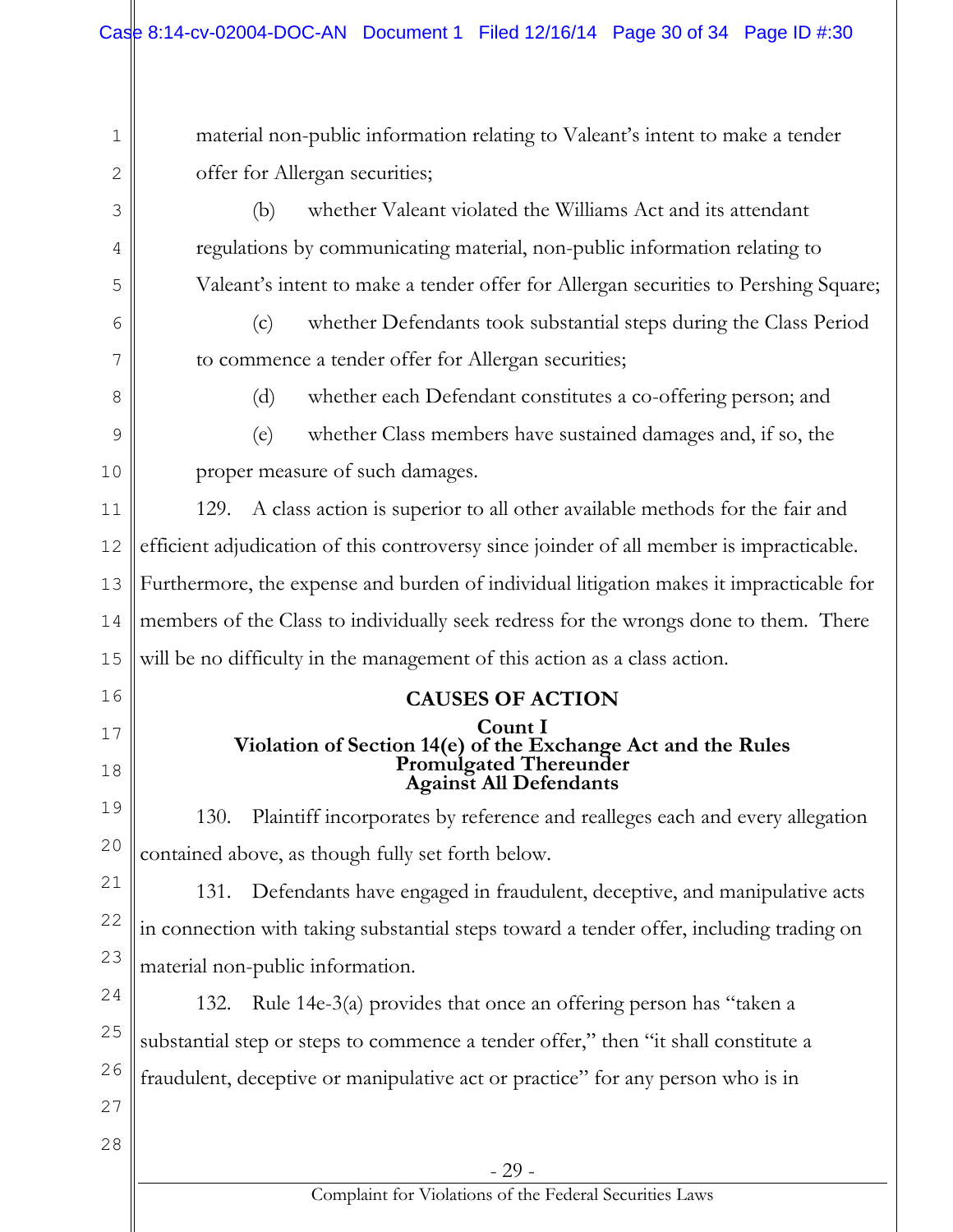1 2 possession of material non-public information relating to the tender offer (other than the offering person) to acquire shares in the target.

3 4 5 6 133. Rule 14e-3(d) provides that under such circumstances, it shall be unlawful for an offering person "to communicate material, non-public information relating to a tender offer to any other person under circumstances in which it is reasonably foreseeable that such communication is likely to result in a violation of this section."

7 8 9 10 134. The purpose of the rule is to prevent parties with non-public information that a tender offer is going to be commenced at a premium price from transacting with investors who do not have such information – unless they disclose that information first.

11 12 13 14 15 16 17 18 135. After Valeant took substantial steps to commence a tender offer for Allergan shares, the Pershing Defendants acquired shares of Allergan stock while in possession of material non-public information acquired directly from Valeant relating to that tender offer. In light of the Relationship Agreement, it was reasonably foreseeable that Valeant's communication would result in a violation of Rule 14e-3. Valeant knew and intended that the Pershing Defendants would trade on the material, non-public information by buying shares in Allergan and otherwise taking steps to acquire the right to purchase stock in Allergan.

19 20 21 136. The Pershing Defendants knew or had reason to know that the information was non-public, and that the information was provided by Valeant, the bidder.

22 23 24 25 26 137. Section 14(e) provides, in relevant part: "It shall be unlawful for any person to make any untrue statement of a material fact or omit to state any material fact necessary in order to make the statements made, in the light of the circumstances under which they are made, not misleading, or to engage in any fraudulent, deceptive, or manipulative acts or practices, in connection with any tender offer."

- 30 - 27 28 138. Valeant's tender offer materials violated Section 14(e) because they omitted material facts regarding Valeant and Pershing Square's relationship and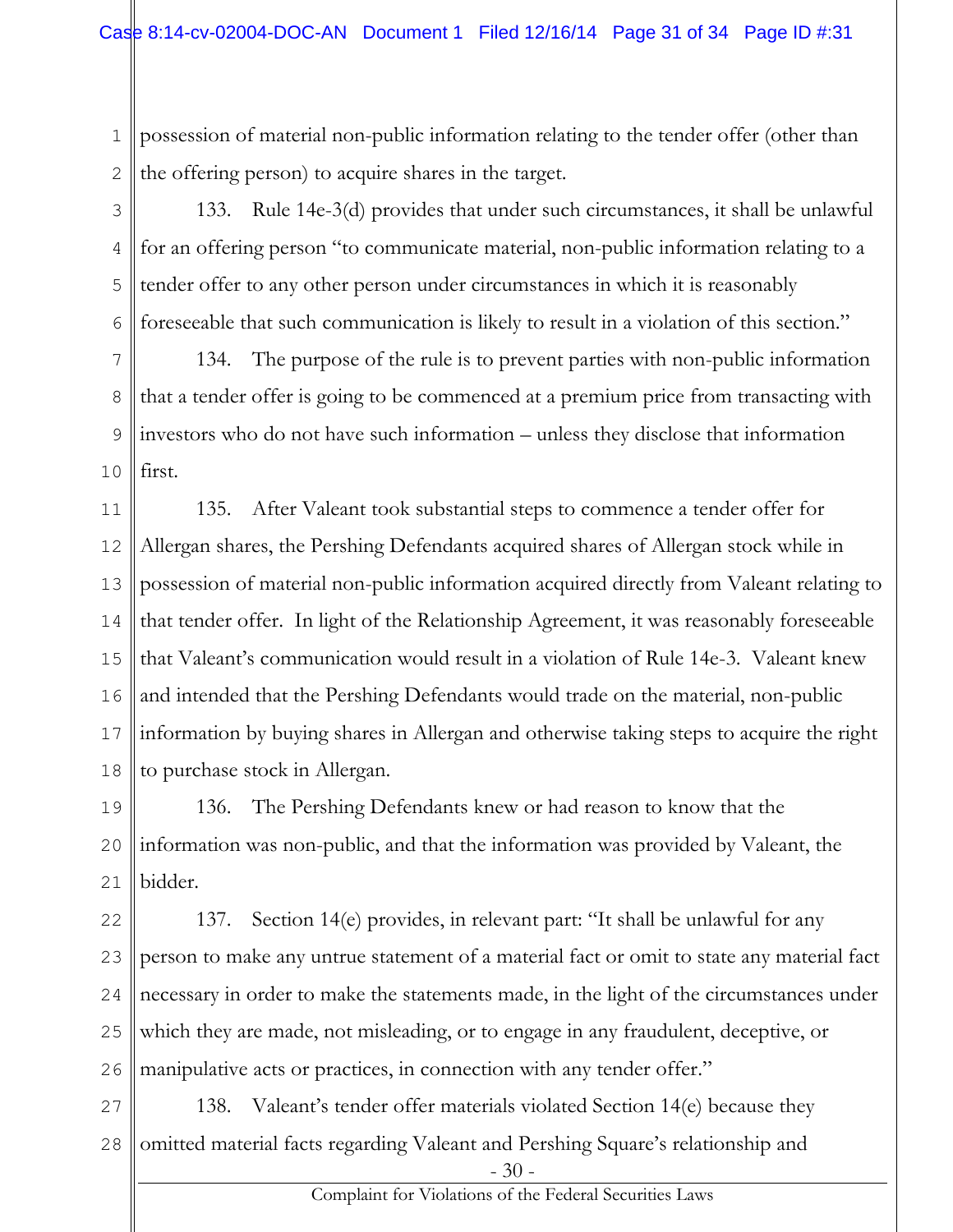1 2 3 intentions with regard to the proposed transaction; the certainty of the proposed transaction; purported cost synergies and other financial issues; and Robert Ingram's service on the Allergan and Valeant boards.

4 5 6 7 139. The Pershing Defendants further violated Section 14(e) by failing to disclose material information regarding Valeant's anticipated tender offer, and the substantial steps that Valeant had taken toward such tender offer, before purchasing Allergan stock.

8 9 10 11 12 13 14 15 140. Defendants had the motive and opportunity to commit fraud. Valeant was motivated to facilitate Pershing Square's purchase of a large stake in Allergan, and thereby ensure critical financing and friendly backing in support of its hostile takeover attempt. Pershing Square was motivated to purchase its stake in Allergan by trading with Allergan stockholders on the basis of material, non-public information, and thereby reap the enormous financial gains accruing to it from this information imbalance. Both Defendants made false and misleading statements to the market in an attempt to hide the details of their conduct.

16 17 18 19 20 21 141. Defendants' fraudulent, deceptive, and manipulative acts violated their respective obligations under Section 14(e) of the Williams Act and the rules adopted thereunder, including, at minimum: 14e-3(a) (prohibiting the Pershing Defendants from trading on non-public material information in connection with a tender offer); and 14e-3(d) (prohibiting Valeant from communicating non-public material information in connection with a tender offer).

22 23 142. Defendants' violations of Section 14(e) of the Williams Act, and the rules adopted thereunder, have caused Class members substantial monetary damages.

24

25

**Count II Violation of § 20A of the Exchange Act Against the Pershing Defendants**

26 27 143. Plaintiff incorporates by reference and realleges each and every allegation contained above, as though fully set forth below.

28

#### Complaint for Violations of the Federal Securities Laws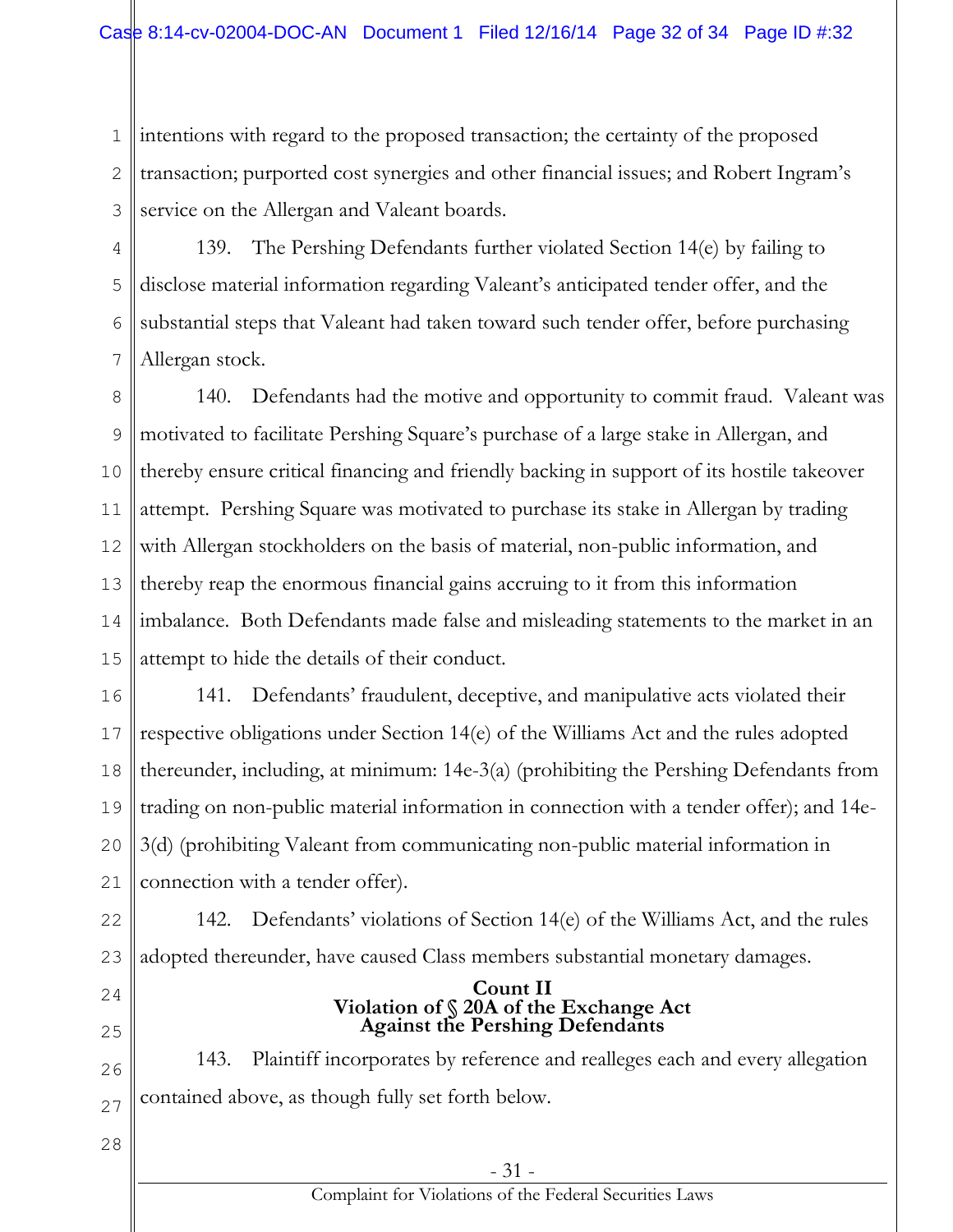1 2 3 144. As detailed herein, the Pershing Defendants were in possession of material, non-public information concerning Allergan, and traded on the basis of that information to obtain profits of approximately \$2.5 billion.

4 5 145. The Pershing Defendants' trades were made contemporaneously with the trades of Plaintiff and other Class members.

6 7 8 9 10 146. Plaintiff and the Class suffered damages as a result of these trades because Plaintiff and the Class did not have the information required to be disclosed under Rule 14e-3 and therefore sold for an unfair price and did not receive the benefit of the premium that followed once the Pershing Defendants' material non-public information was released to the market.

11

# **PRAYER FOR RELIEF**

12 13 WHEREFORE, Plaintiff prays for judgment in his favor and against all defendants as follows:

14 15 16 A. Determining that this action is a proper class action, certifying a class under Rule 23 of the Federal Rules of Civil Procedure, and appointing Plaintiff as a class representative and Plaintiff's counsel as lead counsel for the class.

17 18 19 B. Declaring that the Pershing Defendants violated the Williams Act and its attendant regulations by acquiring shares of Allergan while in possession of material non-public information relating to Valeant's tender offer.

20 21 22 C. Declaring that Valeant violated the Williams Act and its attendant regulations by communicating material, non-public information relating to Valeant's tender offer to Pershing Square.

23 24 D. Awarding damages to Plaintiff and the Class under the Exchange Act, together with interest.

25 26 E. Awarding Plaintiff his costs and disbursements in this action, including reasonable attorneys' and experts' fees.

27 28 F. Granting Plaintiff such other and further relief as the Court may deem just and proper.